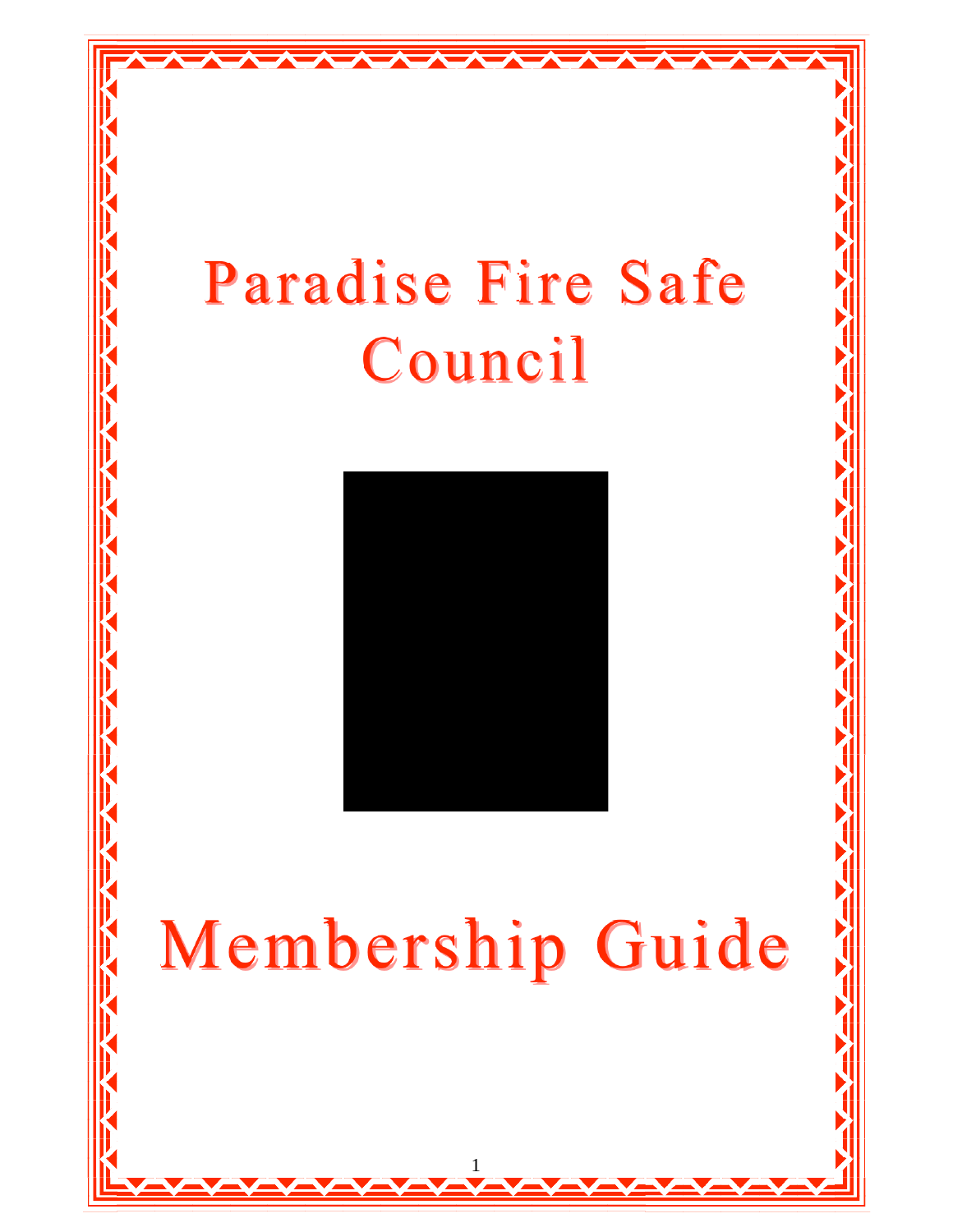# **Table of Contents**

| <b>Introduction</b>                                                                                                                                                                                                            |                                                    | 1              |
|--------------------------------------------------------------------------------------------------------------------------------------------------------------------------------------------------------------------------------|----------------------------------------------------|----------------|
| <b>Paradise Fire Safe Council</b><br>Goals/Objectives<br>Projects and Responsibilities<br>Membership and Meeting Information                                                                                                   | $\overline{2}$<br>$\overline{3}$<br>$\overline{3}$ | $\overline{2}$ |
| <b>Council Membership Guidelines</b><br><b>General Guidelines</b><br>Relationships<br><b>Legal Issues</b>                                                                                                                      | $\overline{4}$<br>$\overline{4}$<br>5              | 4              |
| <b>About Fire Safe Councils</b><br>California Fire Safe Council<br>California Fire Plan<br><b>Funding Resources</b>                                                                                                            | 6<br>6<br>6                                        | 6              |
| <b>Mitigation of Wildfire Risk</b><br>Introduction<br>Defensible Space<br>Ten Tips on Defensible Space                                                                                                                         | 8<br>8<br>9                                        | 8              |
| <b>Wildfire Risk Historical Background</b><br><b>National Fire Plan</b><br>California Fire Alliance                                                                                                                            | 10<br>11                                           | 10             |
| <b>Community Wildfire Protection Plan</b>                                                                                                                                                                                      |                                                    | 12             |
| <b>Terms and Acronyms</b>                                                                                                                                                                                                      |                                                    | 14             |
| <b>Appendix</b><br>Wildfire Defensible Space Checklist (Official Use)<br>Wildfire Defensible Space Homeowner Self Check List<br><b>Shaded Fuel Break Frequently Asked Questions</b><br><b>Family Emergency Evacuation Plan</b> | 16<br>17<br>18<br>19                               | 15             |

November 2008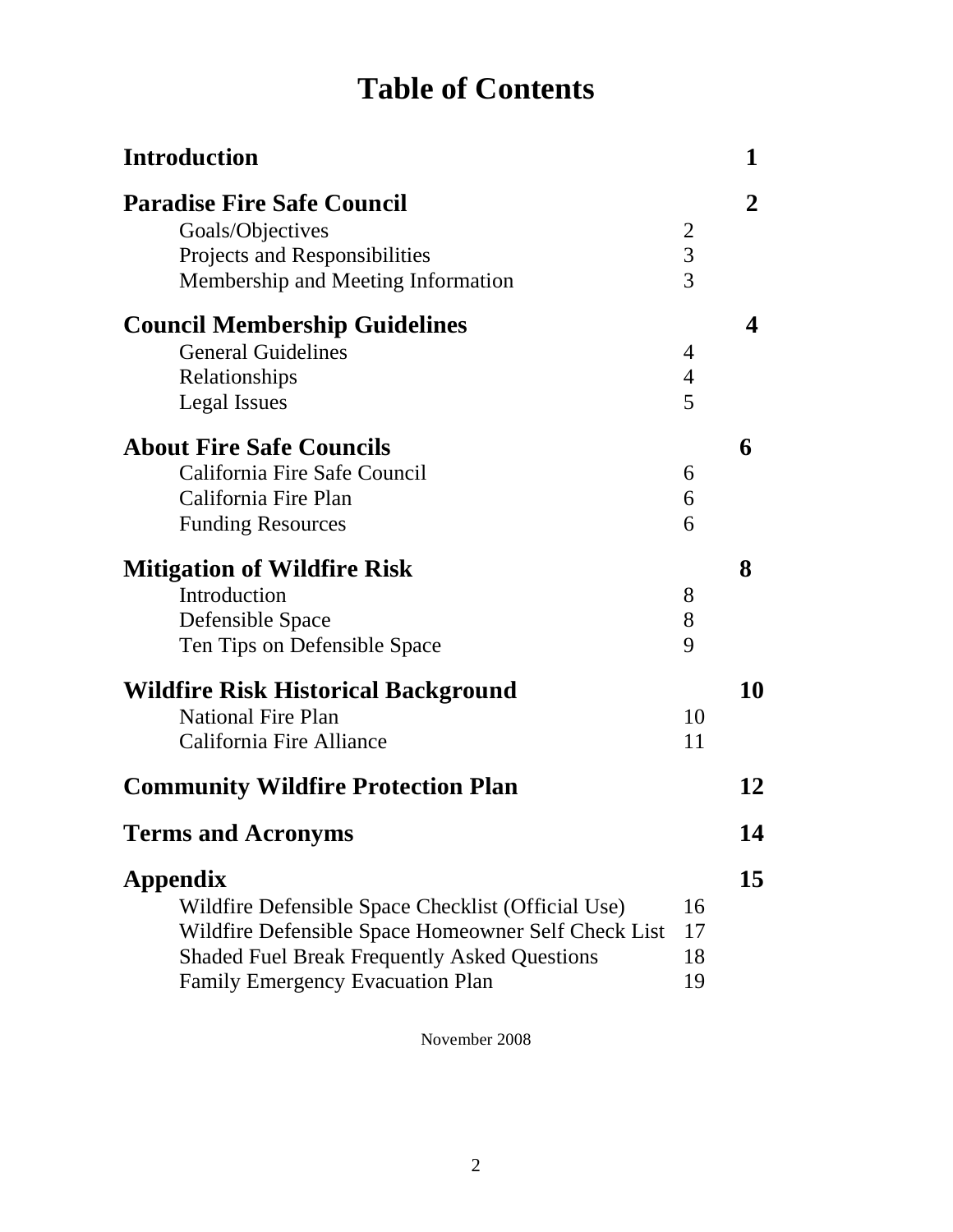# **Introduction of Town of Paradise California Paradise Fire Safe Council**

Paradise is nestled in the foothills of the Sierra Nevada Mountain Range slopping upward from around 1200 to approximately 2300 feet, perfectly situated above the valley fog and beneath the heavy snows of the Sierra. Ascending through Paradise the views change from scrub oak to digger pines and to the towering Ponderosa pines. The changing landscape harbors small canyons covered with mixed brush to timber stands with understory of brush and small trees. Bordering each side of the town are two picturesque canyons, the west branch of the Feather River on the east and Little Butte Creek and the middle fork of Butte Creek on the west.

This town of approximately 26,000 has much of its homes nestled amongst those trees, on the canyon edge or on winding and sometimes narrow roads which adds to the character of the town and the charm of living in Paradise. However, those same factors amplify the wildfire danger as the surrounding area has a history of wildfire. Every year thousands of acres and hundreds of homes are lost during the fire season, much of it in terrain similar to this town. At one time or another, a wildfire has occurred on almost every side of Paradise.

Fortunately the Town of Paradise Fire Department and the Paradise Fire Safe Council partnered with the Butte County Fire Safe Council to establish methods to improve the safety of the town from wildfire. Ongoing in this partnership is the creation and maintenance of shaded fuel breaks (funded by grants) that will surround the town. Education of residents regarding their role and the associated hazards of wildland fire is a major focus of the Paradise Fire Safe Council. In addition, the Paradise Fire Safe Council, as a designated council of the Town of Paradise, establishes goals and develops action objectives for inclusion in the Community Wildfire Protection Plan.

This handbook was generated to provide background information on wildfire safety for those volunteering to serve on the Paradise Fire Safe Council.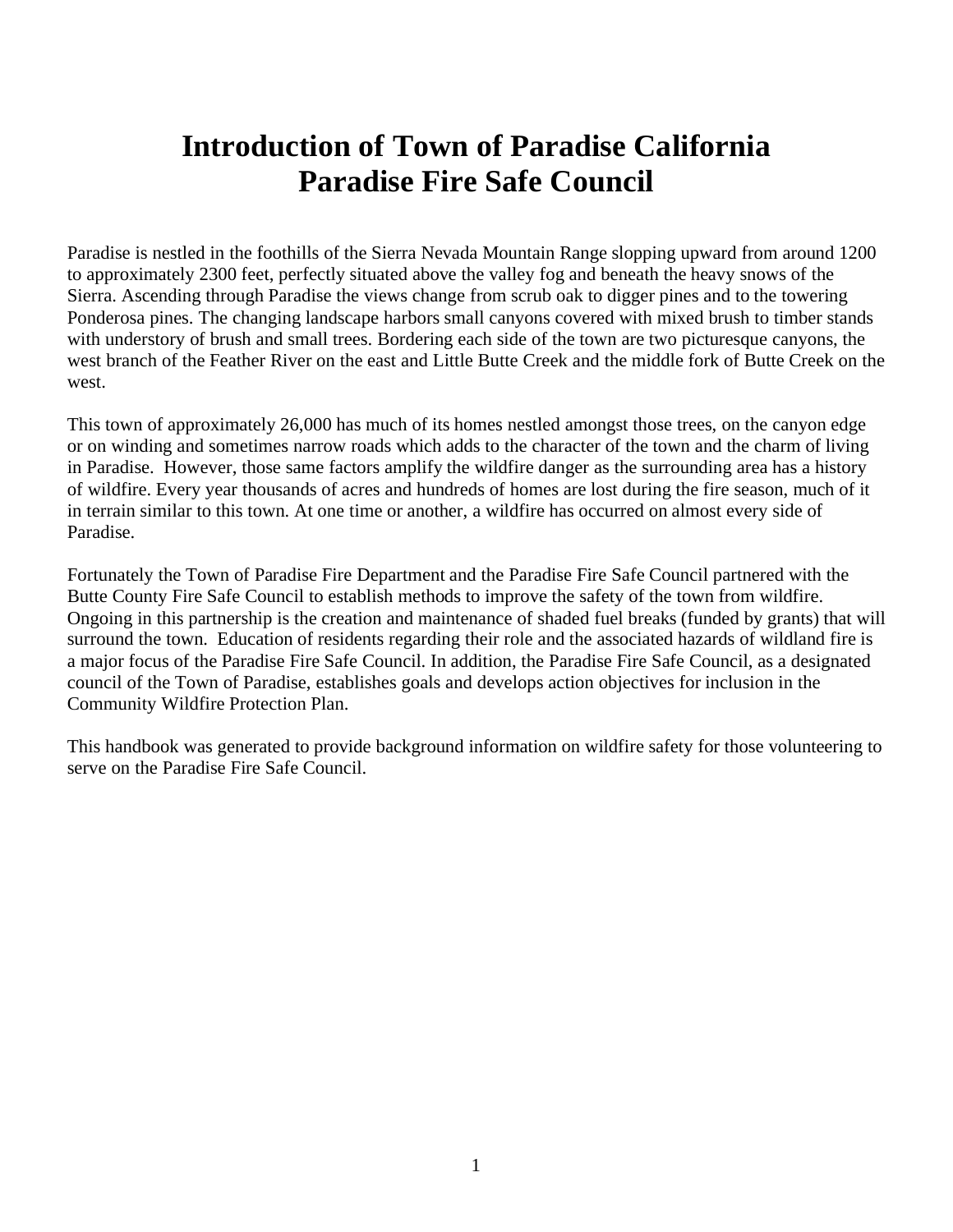# **Paradise Fire Safe Council**

The Paradise Fire Safe Council is comprised of volunteer community members under the umbrellas of the Butte County Fire Safe Council and the California Fire Safe Council. As such we are also members of the California Fire Alliance which includes over 50 public and private organizations working together to mobilize Californians to protect their homes communities and environments from wildfire.

The Paradise Fire Safe Council is a designated council of the Town of Paradise designed to provide community input on wildfire prevention and safety. The council was founded around 1999 with membership evolving from the Town of Paradise Burn Committee. The Paradise Fire Safe Council is concerned with mitigation of wildland fire urban interface risk by fuel reduction projects and community education regarding wildfire dangers.



### **Town of Paradise Organizational Chart**

### **Goals and Objectives**

The Paradise Fire Safe Council has the permanent goals of providing safety to the Paradise community from the ravages of wildfire.

### **To educate and create awareness of fire risks in the community To reduce wildfire fuel To prepare for other disasters**

Each year the Paradise Fire Safe Council sets up objectives on the best methods to achieve those goals for that year. Although the specific objectives change from year to year, the following can serve as sample objectives.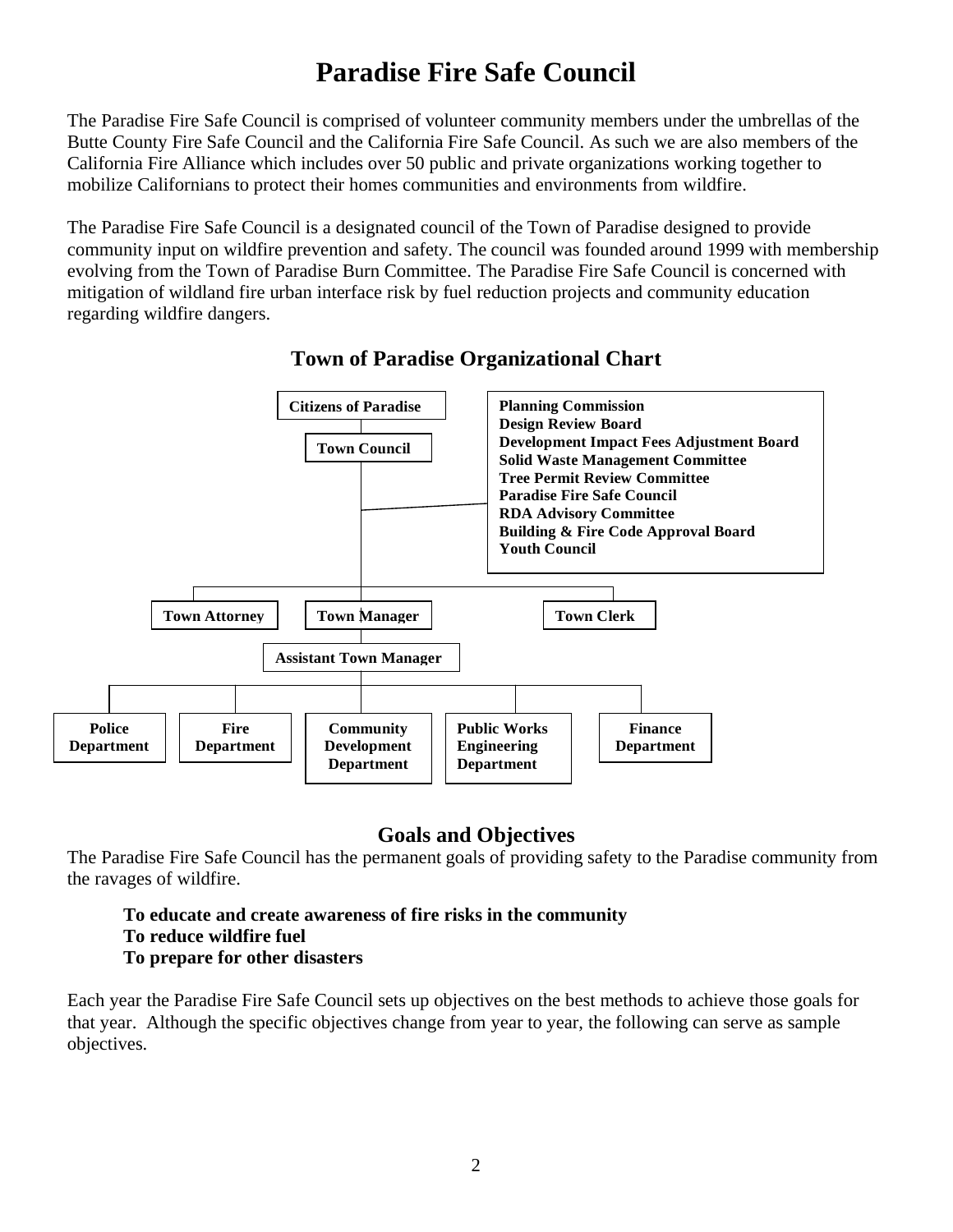### **2008 Paradise Fire Safe Council Objectives**

### **1. Recruit Membership**

- a. Complete Membership Handbook
- b. Reach out with advertisement, involvement with projects and partnerships

### **2. Support Continuation of Fuel Reduction Projects**

- a. Identify Order of Next Fuel Reduction Projects
- b. Support the Development of Grants to Fund Projects
- c. Support the Completion of Honey Run and West Paradise Fuel Reduction Projects
- **3. Coordinate Ongoing Fuel Reduction Projects with Fuel Reduction Project Manager**

### **4. Expand and Strengthen Public Demonstrations**

- a. Participate in Street Fairs
- b. Design Promotional Program, Tools and Materials
- c. Do neighborhood presentations
- d. Coordinate publicity with Butte County Fire Safe Council
- e. Recruit youth
- f. Explore having a mascot
- g. Develop "Frequently Asked Questions" for Website, Homeowner Letters, Brochures
- h. Explore "Shelter in Place" educational/informational options

### **5. Advance Home Fire Safe Award**

- a. Train Council Members to review Property for Home Fire Safe Award
- b. Make use of Home Fire Safe Check List

### **Projects and Responsibilities**

Provide community input to Town Council Designate Fire Safe Home Awards Educate Public on Wildfire Prevention/Safety Advise on outdoor burn regulations

Cooperate in Town of Paradise fuel reduction projects Educate on fire safe landscaping Assist Fire Chief on Future Projects for CWPP Provide input on disaster planning

Coordinate fire safe activities with Butte County Fire Safe Council

Promote such community factors as Defensible Space, Town Disaster Plan, Family Disaster Plan and related programs such as SNAP and Animal Disaster Rescue.

### **Membership and Meeting Information**

### **Membership**

**Membership:** Membership consists of a group of concerned citizens approved and appointed by the Paradise Fire Chief, who serves on the committee and is liaison to the Paradise Fire Department. To be a voting council member, one must be a resident of Paradise and be available to attend meetings on a regular basis. Participants should have an interest in disaster preparedness, wildfire prevention and safety plus be willing to contribute time and energy to advance this cause through public presentations, projects and activities. Interested parties must attend at least two meetings before activation of membership. If a member misses more than three consecutive meetings without advance notice to the chair or secretary, the member will be dropped from active membership. Each year the council will elect a chair and a secretary from the volunteer members. Associate membership is available to those individuals who have a strong interest in this cause, but live outside of Paradise or are unable to make a commitment on a consistent basis. Associate members may attend, provide input, and receive Paradise Fire Safe Council information, but cannot vote.

### **Meetings**

Meetings are the first Wednesday of every month at 5:30 p.m. at Town Hall and last approximately one and one half hours.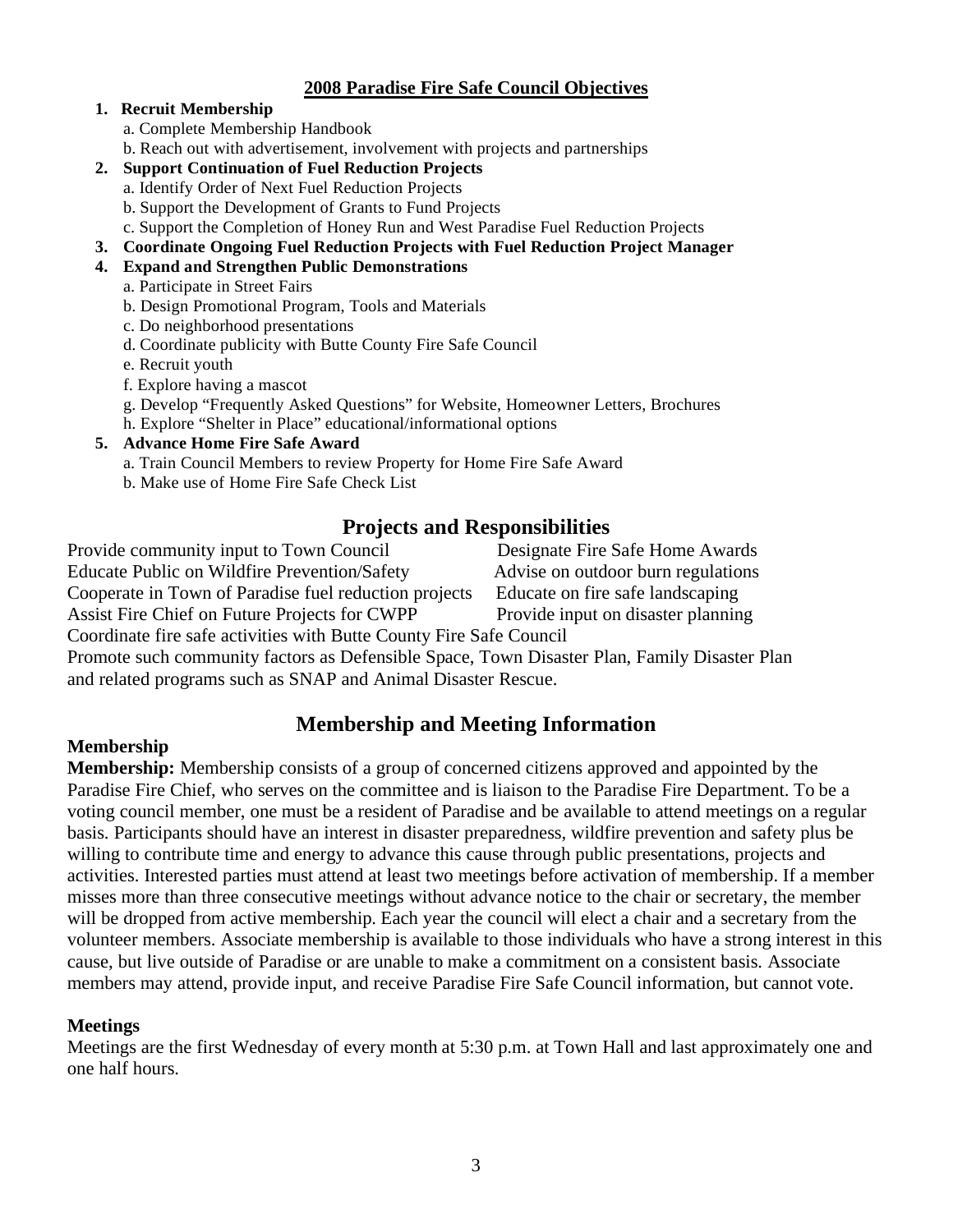# **Council Membership Guidelines**

**(Adopted from "Town of Paradise Handbook for Commission and Committee Members, 2008)** 

# **General Guidelines**

Appointment to a Town commission/committee is an honor. It provides an opportunity for genuine public service. Each commission/council member should be aware of the responsibilities that go along with officially serving the Town. The specific duties of each commission/committee/council vary with the purpose for which it was formed. There are, however, many responsibilities common to all members.

- 1. Understand the role and responsibility of the commission/committee/council on which you serve. Be informed of its functions, work programs and relationship with other groups.
- 2. Represent the overall public good, not the exclusive point of view of a sole person, group or interest.
- 3. Keep all line of communication open. Each member serves a communication link between the community, the Town Council and the staff.
- 4. Do your homework and be prepared. Members should become familiar with items under consideration prior to meetings in order to be fully prepared to discuss, evaluate, and act on matters scheduled for consideration. Feel free to seek staff's advice and assistance in advance of a meeting.
- 5. Establish a good working relationship with fellow commission members, the Town Council and your staff liaison.
- 6. Understand the scope and authority of your commission/committee/council and strive to work within that scope.
- 7. Be a participant, an active representative and be enthusiastic.

### **Relationships**

Relations with Town Council: The primary responsibility of commissions/committee/councils is to advise and make recommendation to the Town Council. It is the Town Council role to absorb the advice and recommendation offered by numerous sources and to make decision to the best of its ability. Because the Town Council is in such a position to see the broader context and is aware of other concerns, it may not always follow the recommendations

Relationship with Town Staff of Paradise Fire Department: The Paradise Fire Chief or his designee provides the Town Staff liaison to the Paradise Fire Safe Council. As such the Chief is also the person who is designated to appoint all members to the council. At Paradise Fire Safe Council meetings, the Chief provides the relevant information that enhances the council's ability to understand what is being accomplished. He informs, promotes and reports on needed projects for the council.

Relationship with Butte County Fire Safe Council: The Paradise Fire Safe Council operates as a local council under the umbrella of the Butte County Fire Safe Council. The Butte Fire Safe Council is a valuable resource for background information, fire wise materials and funding of fire safe projects. They manage all fiduciary dealings as they have the infrastructure to process those accounts.

Relationship with Fellow Council Members: Cooperation among fellow council members play an important role in the successful efforts of the council. In order to build consensus around common goals and objectives, members should first show a willingness to objectively define the issues at hand and to reconcile opposing viewpoints.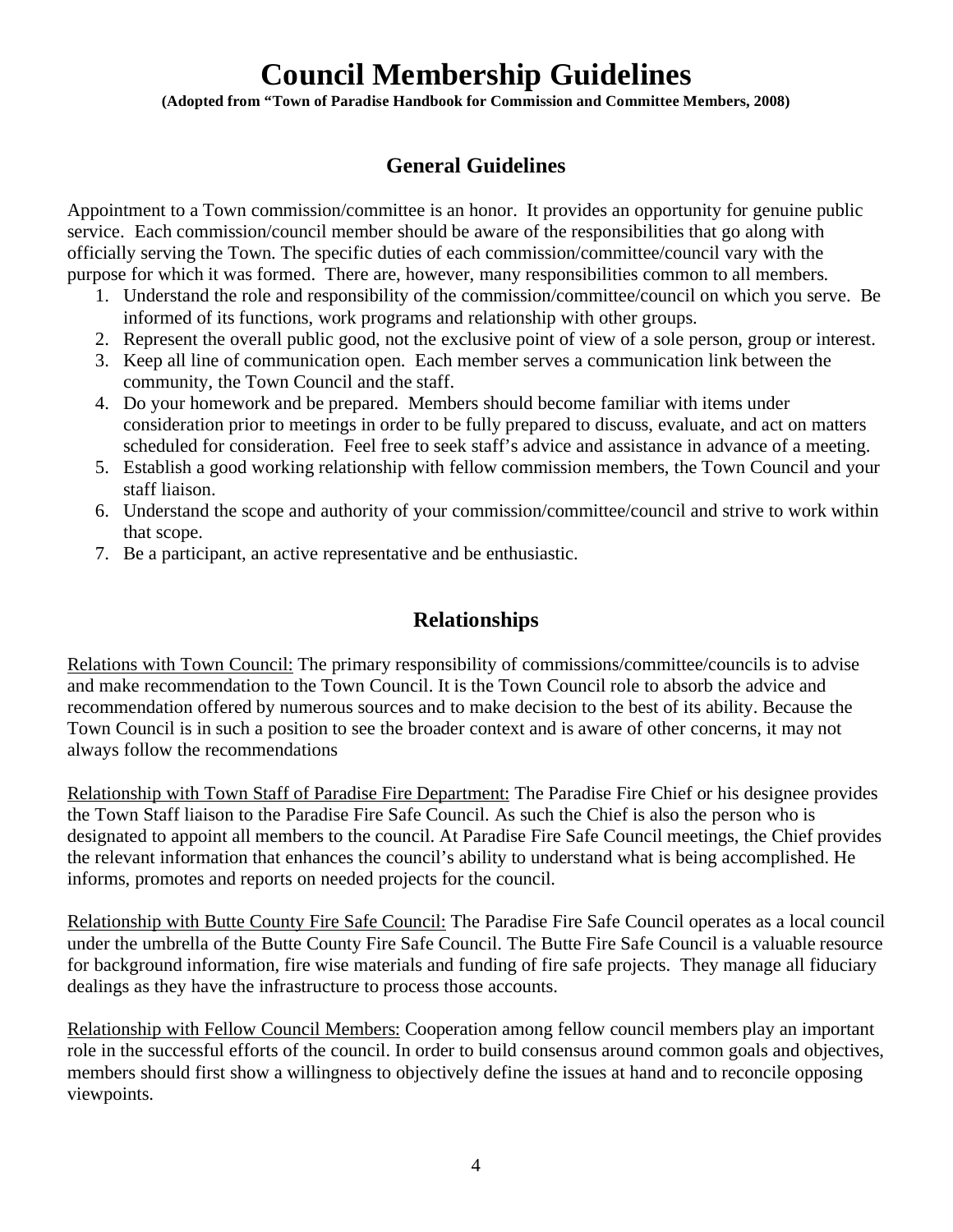Council Member Relationship Guidelines

- 1. Respect other's viewpoint, even though different than your own;
- 2. Allow other members time to present their viewpoints
- 3. Voice your viewpoint with facts, fairness and brevity
- 4. Accept responsibility
- 5 Welcome new members and help them become acquainted.

### **Legal Issues**

The council must abide by the local, state and federal laws protecting the democratic process. These laws are designed to protect fair access of the citizens to their government official and due process. The Brown Act: Whenever a quorum (majority) of the council is discussing town business, it is a meeting as defined by the Brown Act. Only items posted on an agenda 72 hours prior to a meeting can be acted upon. Economic Conflicts of Interest: The Political Reform Act of 1974 applies the economic conflict of interest law to member of Town commissions/committees/council as well as elected officials. As stated in the Government Code, in pertinent part, "No public official at any level of state or local government shall make, participate in making or in any way attempt to use his official position to influence a government decision in which he knows or has reason to know he has a financial interest."

### **Economic Conflicts of Interest**

The Political Reform Act of 1974, codified in California Government Code Section 81000-87500, applies to members of Town commission/committees/councils as well as elected officials. As stated, in pertinent part: "No official at any level of state or local government shall make, participate in making or in any way attempt to use his official position to influence a government decision in which he/she knows or has reason to know he has a financial interest." The interest of immediate family must also be considered.

Economic interest is defined broadly and includes:

- $\checkmark$  Sources of income \$500 within 12 months prior to action
- $\checkmark$  Real property interest worth \$2000 or more
- $\checkmark$  Investments such as stocks or bonds
- $\checkmark$  Any business entity in which the individual has a direct interest or position
- $\checkmark$  Interest in trusts
- $\checkmark$  Loans
- $\checkmark$  Gifts with an aggregate value of \$390 or more within 12 months prior to action
- $\checkmark$  Any other economic interest that might benefit the individual or immediate family

Whenever a member of a Town commission/ committee/council believes there may be an economic conflict of interest, he or she should seek an opinion from the Fair Political Practices Commission. Obviously this means that members need to be looking ahead at upcoming issues and obtaining an opinion before the item requires action. Any time, it is always safest to err on the conservative side and to publicly identify the conflict and then abstain from votes on issues that you believe might pose an economic conflict of interest.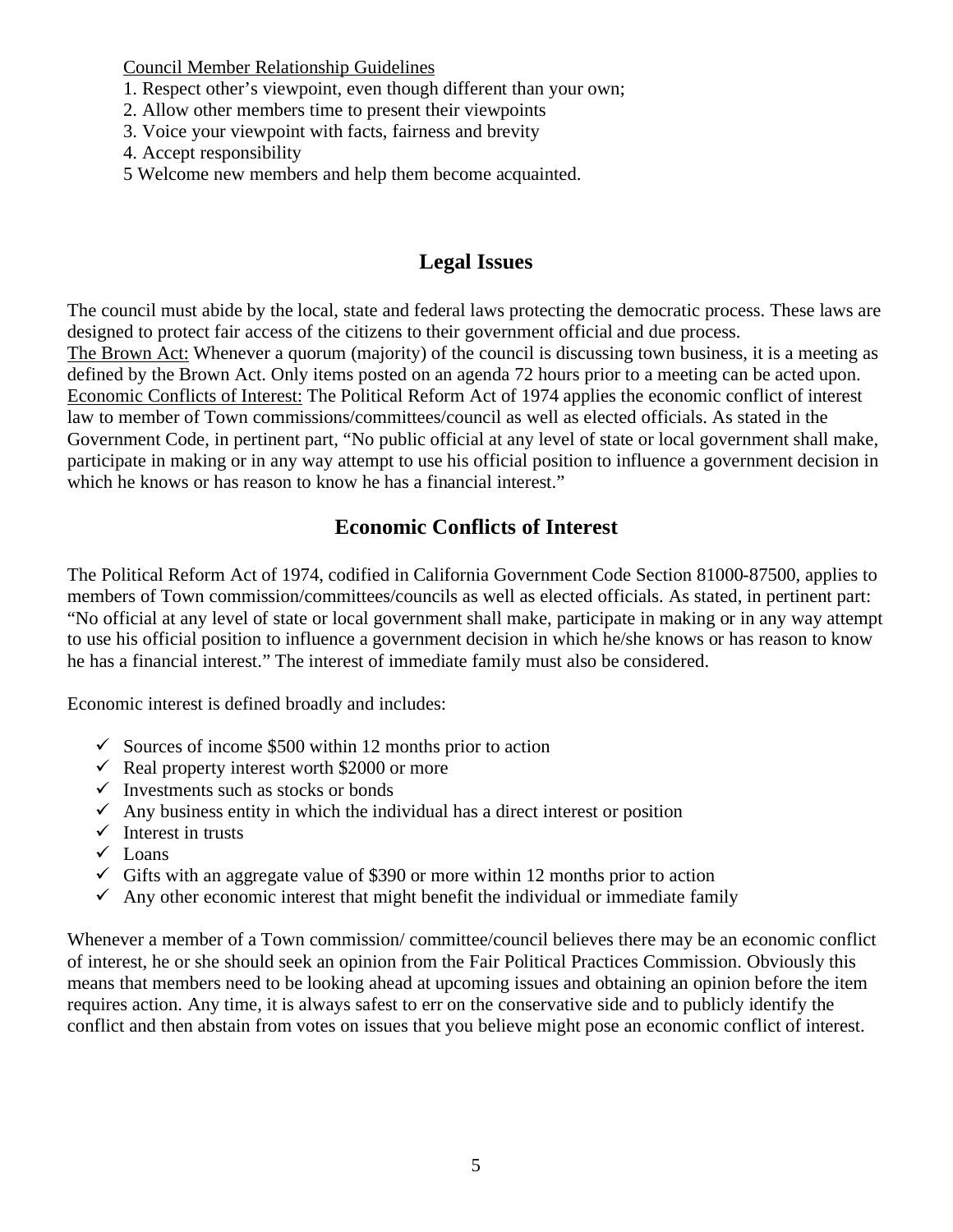# **About Fire Safe Councils**

### **California Fire Safe Council**

The California Fire Safe Council was formed in 1993 under the direction of CAL-FIRE as a collaborative interagency effort for fire safety. It is a coalition of public and private sector organizations that share a common, vested interest in reducing losses from wildfire. There are approximately 90 Councils in communities throughout California and in other states. The California Fire Safe Council mission is as follows:

*To preserve California's natural and manmade resources by mobilizing all Californians to make their homes, neighborhoods and communities fire safe.* 

Great success has been achieved in uniting diverse membership around community fire safety. The California Fire Safe Council develops and distributes fire prevention education materials to industry leaders and their constituents, evaluates legislation pertaining to fire safety, and empowers grassroots organizations to spearhead fire safety programs. The county and community level Fire Safe Councils which the California Fire Safe Council supports work with multiple agencies, community representatives and volunteers to get a fire safe message out to the public.

### **California Fire Plan**

The California Fire Plan was a cooperative effort between the State Board of Forestry and Fire Protection and the California Department of Forestry and Fire Protection (CAL FIRE) and provides the state's road map for reducing the risk of wildfire. In the 1996 California Fire Plan the California Board of Forestry and Fire Protection asked the Department of Forestry and Fire Protection to work with communities in their strategic fire planning

effort The California Fire Plan recommended that local forums would be beneficial to obtain expertise and other input from citizens, community groups, local agencies and other stakeholders. The California Fire Plan also recommended that fire prevention education programs communicate levels of risk to people living in wild lands and that the message cover vegetation management, ignition resistant building construction and individual actions which could reduce wildfire risks. By October 2003, the Fire Safe Council idea had spread to over 50 communities in southern California alone

### **Funding Resources**

The Paradise Fire Safe Council has no budget or funding from the Town of Paradise. In 2007, the Paradise Fire Chief requested funds within the Fire Department Budget to finance identification materials for both individual members and projects of the Paradise Fire Safe Council.

Paradise Fuel Reduction Projects funds come from grants financed from various state and federal sources. In California, agencies have pooled their National Fire Plan funding into a one-stop shop to help simplify the process of finding and applying for grants which improve California's community wildfire preparedness. This one- stop shop is hosted by the California Fire Safe council in cooperation with its fellow members of the California Fire Alliance. Following are some funding sources.

Rural Fire Assistance (RFA) The Rural Fire Assistance grant program is designed to support the fire protection capabilities of rural and volunteer fire departments that typically fight fires near or on Department of the Interior (DOI) lands offering awards of up to \$20,000.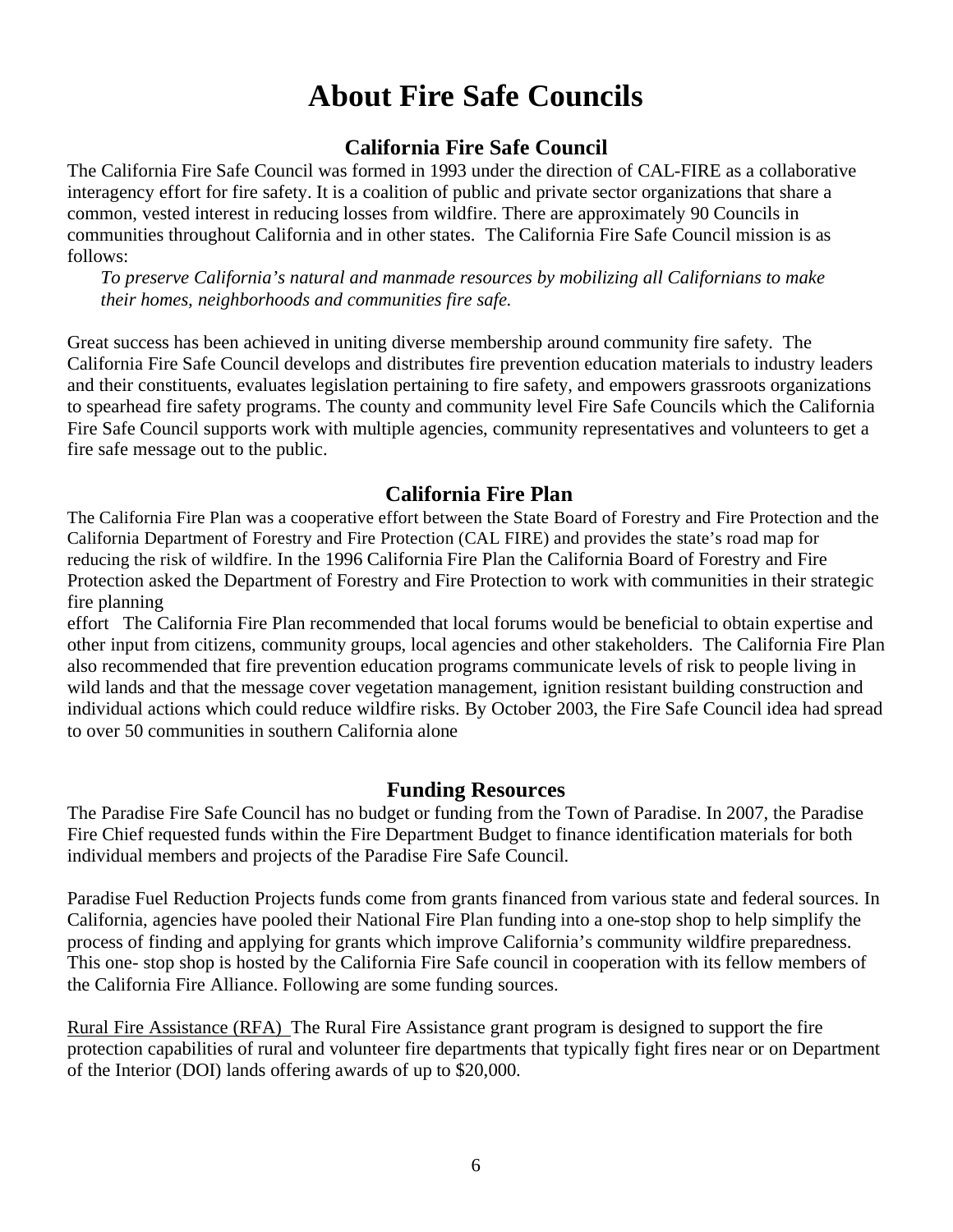State Fire Assistance (SFA) The State Fire Assistance program assists state forestry agencies in wildfire response coordination and delivery, compliance with the national safety and training standards that ensure local crew deployment to federal fires and other emergency situations.

Volunteer Fire Assistance (VFA): The Volunteer Fire Assistance Program is administered by state forestry agencies through 50-50 cost –sharing grants to local fire departments in rural communities mostly those areas with a population of 10,000 or less.

The National Fire Plan's Contracting Opportunities

California Forest Stewardship Program: Information on cost-share and assistance programs for a variety of forestry projects is available in a Directory produced by the UC Cooperative Extension Forestry.

HR2389: House of Representative Bill 2389 Country Schools Funding Revitalization Act Title III Secure rural school and self determination Act money is funneled though Butte County. Because federal lands reduce a county's property tax base, the Federal Government returns a percentage of revenues generated from those lands, chiefly in the form of timber sales, to the states to fund county schools and road maintenance.

California Proposition 40: Proposition 40 provides funds for local/community assistance grants, funded through Cal-Fire.

OES: Butte County Office of Emergency Services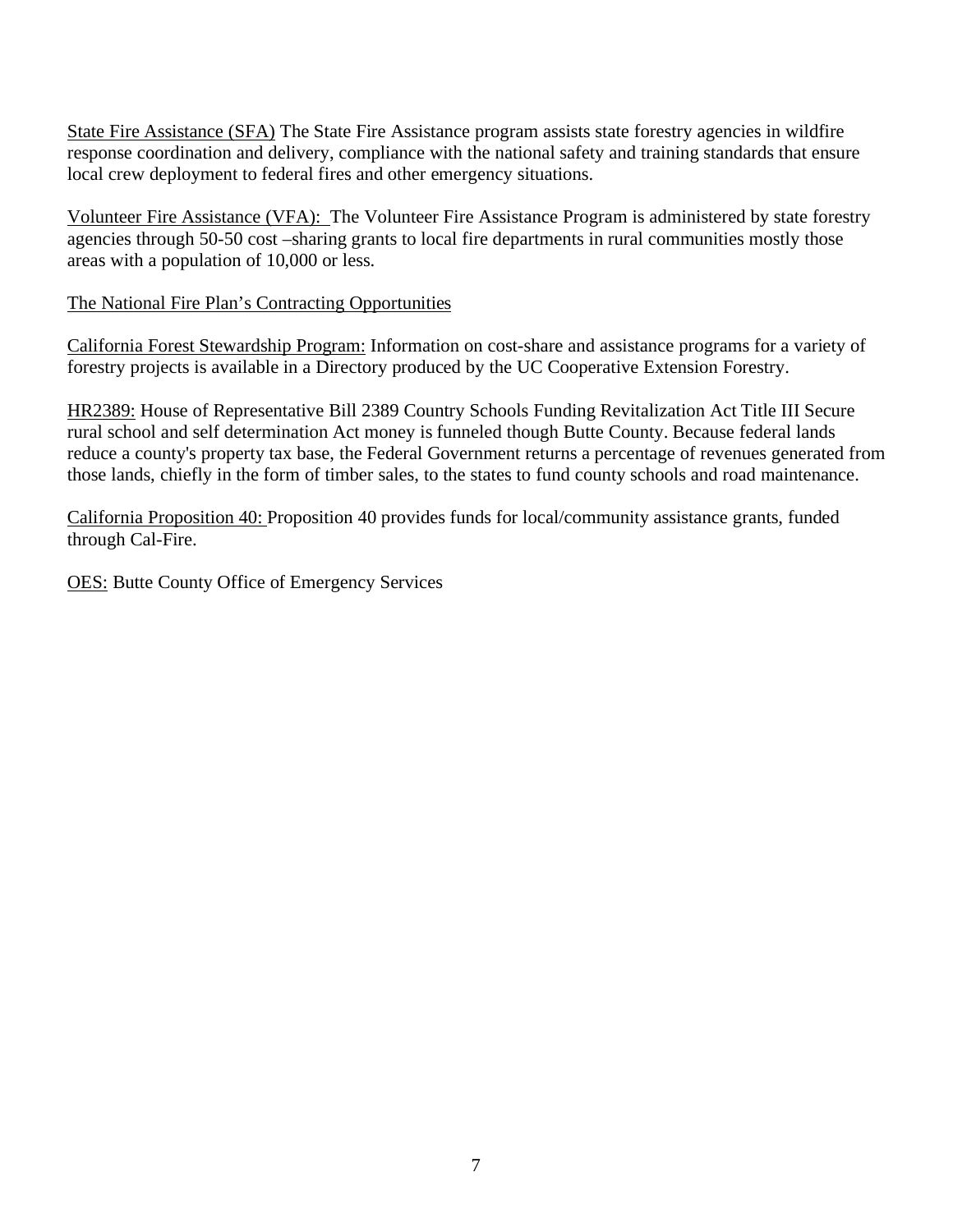# **Mitigation of Wildfire Risk**

### **Introduction**

People that have chosen to live in the California foothill are annually at risk from wildfire. The damage and destruction caused by these fires can be devastating. The issue is not IF but WHEN will the wildfire occur. Residents living in these areas must realize their responsibility for reducing fire risk on their own property. The reality is if the hazard is to private property then the responsibility lies with the property owner, not the federal, state or local government nor developer or builders.

In the Oakland Fire, 13 structures a minute were igniting. At that point; no amount of fire equipment or personnel could stop that maelstrom. Wildfires are inevitable in fire adaptive ecosystems. During large interface fires hundreds of structures an hour may be ignited so that no fire suppression system can stop losses from these large conflagrations. The focus must be on mitigation/preventive actions before the event that reduce losses. Emphasis must be on reduction of the potential fire intensity that the vegetation will influence and reduction of the structure's ignitibility. This will stop the transition from the wildland fire to an urban fire disaster. Science has shown that most homes ignite from the fire brands or embers of the fire than from the flames themselves.

### **Defensible Space**

The focus must be the recognition of the potential of ignition. This includes reducing fire intensity from the landscape vegetation and surrounding wildland fuels that directly influence fire exposure to the home and reduction of the ignitability of the home itself.

Defensible space is providing the landscape base around a home that will give firefighters and the home a change of surviving a wildfire. It means that the property owner creates a green zone of at least 30 feet around the house and structures and then reduces the amount of flammable vegetation for at least 100 feet from the home, more if on a slope. This does not mean a ring of bare dirt around the home. The fire risk should be assessed considering such things as terrain, landscaping plants, plant spacing and nearness of flammable native vegetation. The objective is to reduce the amount of flammable vegetation near the home.

The elimination of a "fire ladder" is important as fire needs fuel to burn. Taking away the continuous sequence of vegetation can hinder or stop the flames that could work their way to the home. Keep branches trimmed at least 10 feet from the chimney. For trees taller than 18 feet, prune lower branches within six feet of the ground. Try to have fire resistant drought tolerant plants that do not accumulate dead leaves or twigs. While all plants will eventually burn, healthy well water plants burn less quickly.

Homeowners must also recognize and not forget those non-vegetative flammable items around the home that might ignite from drifting embers such as brooms, stacks of kindling, fire wood, and clutter on the deck or old rags. Check to see if a dry wooden fence would lead fire up to the house, are there flammable furniture and/or cushions, vents without screens, construction waste or outside wall ornaments.

**By identifying fuel hazards, assessing and reducing ignition risks, the loss of homes from wildfire can be significantly reduced.**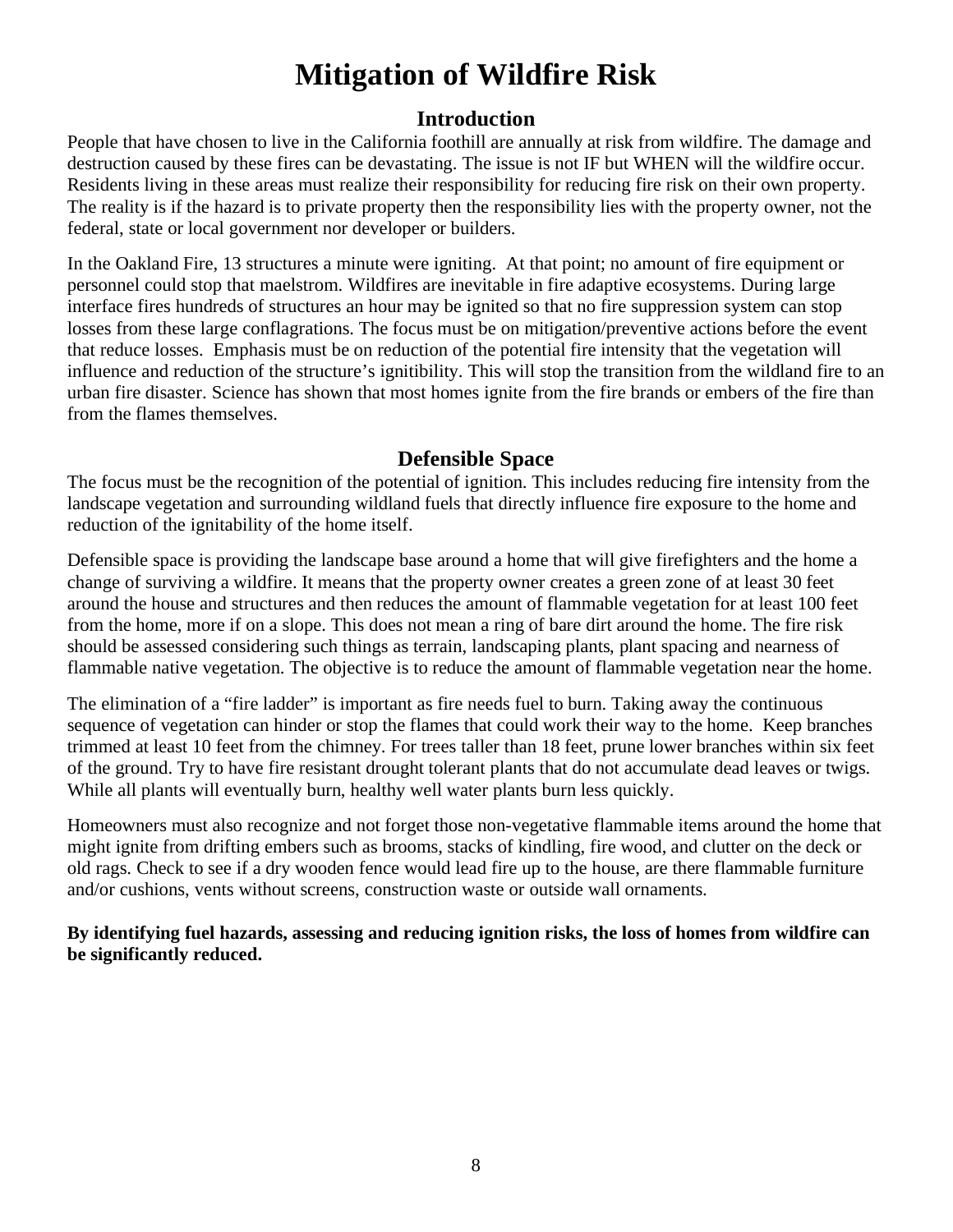### **TEN TIPS on Defensible Space**

### **1. Define your defensible space.**

Create a 30 foot green zone of fire-resistant space around your home to prevent fires from starting near or spreading to your home and reduce flammable vegetation and ladder fuels to 100 feet or beyond.

### **2. Reduce flammable vegetation and brush around your home.**

Juniper, bitterbrush and manzanita are highly flammable. Replace them with fire-resistant shrubs like Vine Maple and Lilac.

### **3. Reduce the density of nearby trees.**

Remove or thin overcrowded or small diameter trees. Prune low hanging branches from the ground to eliminate "ladder fuels."

### **4. Keep grass and weeds cut low.**

Trim grass and weeds to less than 4" to prevent rapid spread of fire and high flames.

### **5. Clear wood piles and building materials away from your home and outbuildings.**

Keep burnable materials at least 30 feet from your home and outbuildings. Clear all brush at least 10 feet away from wood and debris piles.

### **6. Keep your yard and roof clean.**

Clear pine needles, leaves and debris from your yard, roof and gutters to eliminate ignition sources. Remove overhanging and dead limbs.

### **7. Keep address signs visible for easy access.**

Post easy-to-read address signs and trim vegetation away from driveways so firefighters can find and access your home quickly.

### **8. Choose fire-resistant roofing materials.**

Use fire-resistant materials like composition shingles, metal or tile roofing. Install spark arrestors on chimneys to prevent sparks from igniting your roof or surrounding vegetation.

### **9. Use alternatives to burning debris.**

Instead of burning, recycle or compost your yard waste.

### **10. Be prepared to respond to wildfire.**

Keep a 72-hour kit handy. Know the evacuation routes from your neighborhood and practice with your family, using a checklist of what to take and how to prepare your home before leaving.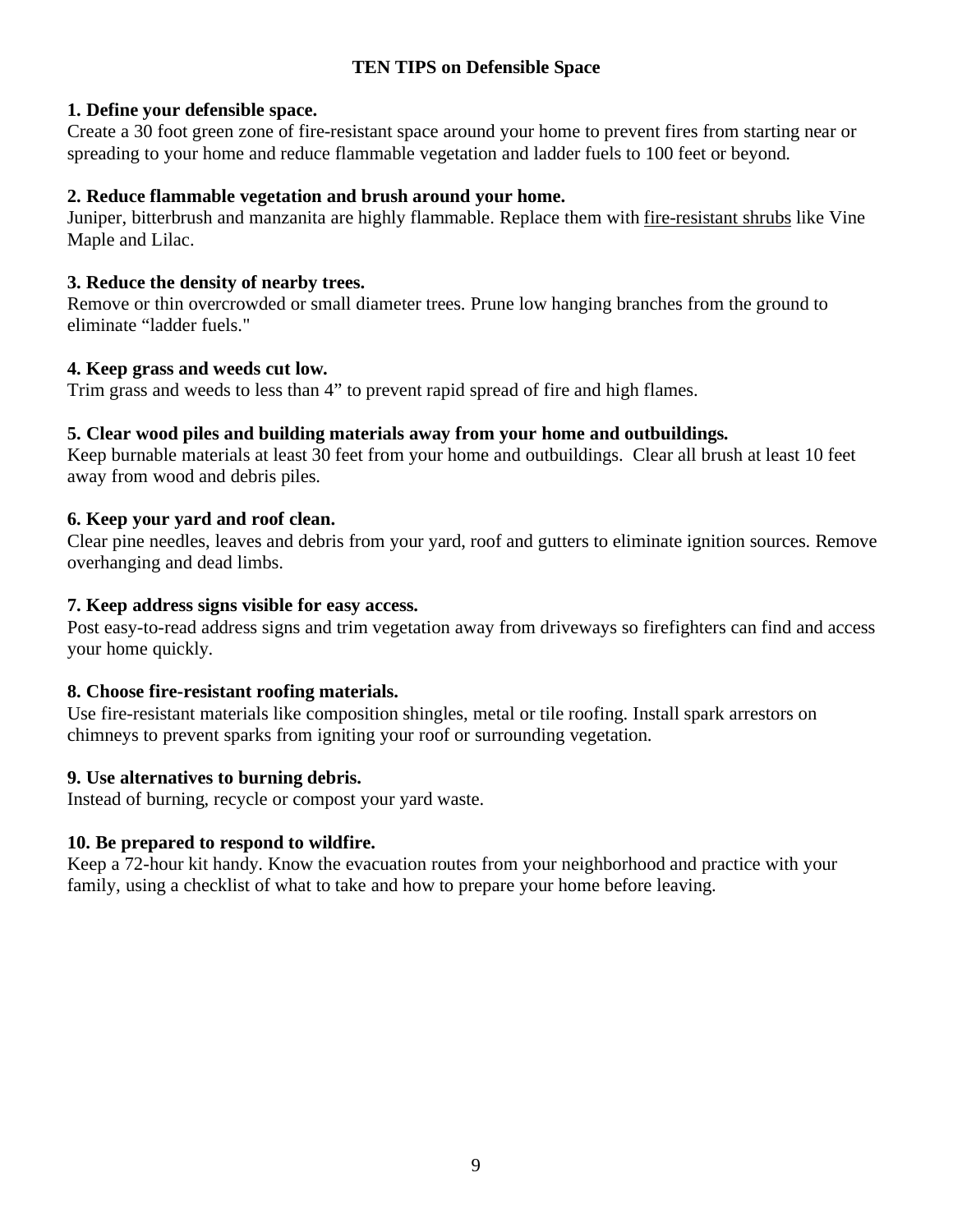# **Wild Fire Risk Historical Background**

Wildland/urban interface (WUI) fire is an expanding issue in the United States; more than 44,000 communities have been designated at risk. Jurisdictions are being faced with increased demands for firefighting resources and the related escalating costs as a result of the impacts from population migration from urban to rural environments. At the same time, land-use and development needs continue to increase pressure, requiring improved collaborative planning at all levels, from the homeowner to the federal government.

The Fire Safe Council movement in California was a response to the 1,600 acre Tunnel Fire in Alameda County in the Oakland-Berkeley Hills on October 20, 1991. The fire destroyed 3,354 single family dwellings and 456 apartments. It left 25 people dead and 150 injured. It caused damages in excess of one billion dollars (Federal Emergency Management Agency (FEMA), 1991). At that time the event was the worst conflagration in the United States in 70 years and Alameda County was declared a federal disaster area by FEMA. Many factors contributed to the severity of the fire including topography, wind conditions, urban planning and natural and urban vegetation.

In the aftermath of this fire, FEMA's Hazard Mitigation Report stated that educating residents in fire affected areas to implement "fire safe" actions could greatly reduce the devastating impacts of future fires. One mitigation strategy suggested following the Tunnel fire was to "provide community 'fire safety program' information for residents in urban-wildland high fire hazard areas" FEMA asked for collaboration with multiple stakeholders to carry out this mitigation strategy including federal, state and local agency public education/information officers and/or fire prevention specialists.

This collaboration should include the compilation of existing information and development of model materials for areas at risk to wildfire and to help communities interfacing with federal lands the opportunity to get technical assistance and funding to reduce the threat of wildfires. The Plan directed federal agencies to work directly with communities for protection from wildfires, and to develop partnerships for the management of the landscape through time (California Fire Alliance 2007). National Fire Plan funds supported hundreds of fuels reduction and fire education projects across the nation in states such as California, Montana, Oregon, Alaska and the Carolinas

### **National Fire Plan**

In 1985 over 1,400 homes were lost to wildfires burning primarily in two states, California and Florida. After these significant structural losses from wildfires, wildland/urban interface received national attention from federal and state lands and forestry agencies, researcher, planners, insurance and other key fire and safely organization. The 2000 fire season demonstrated to the public, politicians, agency administrators and fire manager that the protection of natural and man-made resources requires a bigger and broader effort by all agencies and fire programs.

The resulting effort, the 'National Fire Plan' offered a comprehensive strategy with funding that began in Federal Fiscal Year 2001. The Plan had five key points of firefighting, rehabilitation and restoration, hazardous fuel reduction, community assistance and accountability. Regional/state Program like FireSafe Councils were organized and funded to educate and implement programs to reduce community loss and damage form wildfire.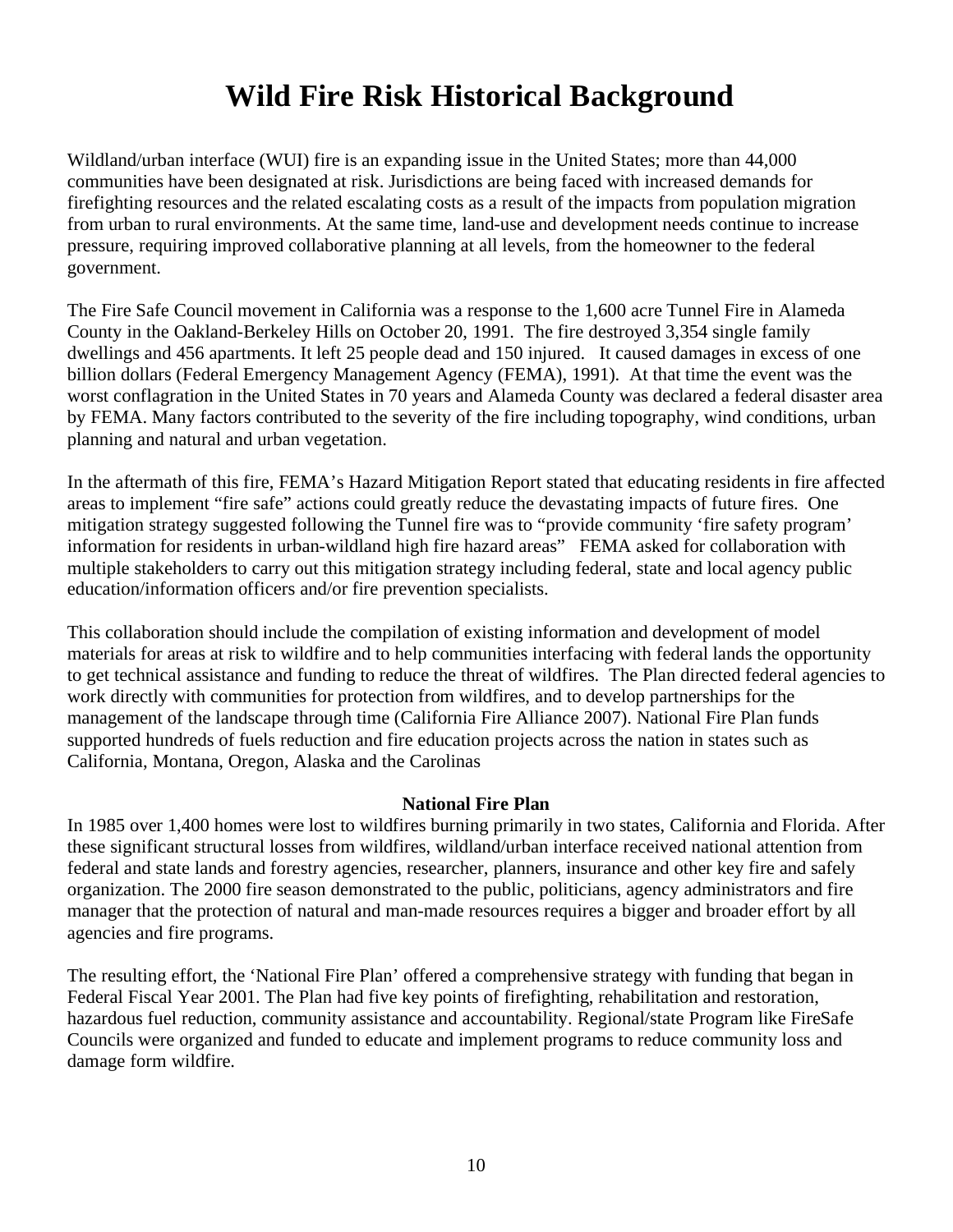### **California Fire Alliance**

The California Fire Alliance, made up of key wildland fire management agencies, was chosen to implement the National Fire Plan in California. The Alliance endeavored to maintain 1) a comprehensive list of communities at risk and to assist them in community-based planning leadership; 2) fire loss mitigation plans; 3) education and projects that reduce the wildfire threat; and 4) information and education outreach plans to increase awareness of wildland fire protection program opportunities

To help administer the transfer of funds to the local areas, the California Fire Alliance created the grants "clearing house" concept by which National Fire Plan Funds would be made available through one entity rather than a number of agencies. The Fire Alliance partnered with the California Fire Safe Council which became a non- profit-501c3 and began assisting with the grant selection and management of National Fire Plan funding from the federal government.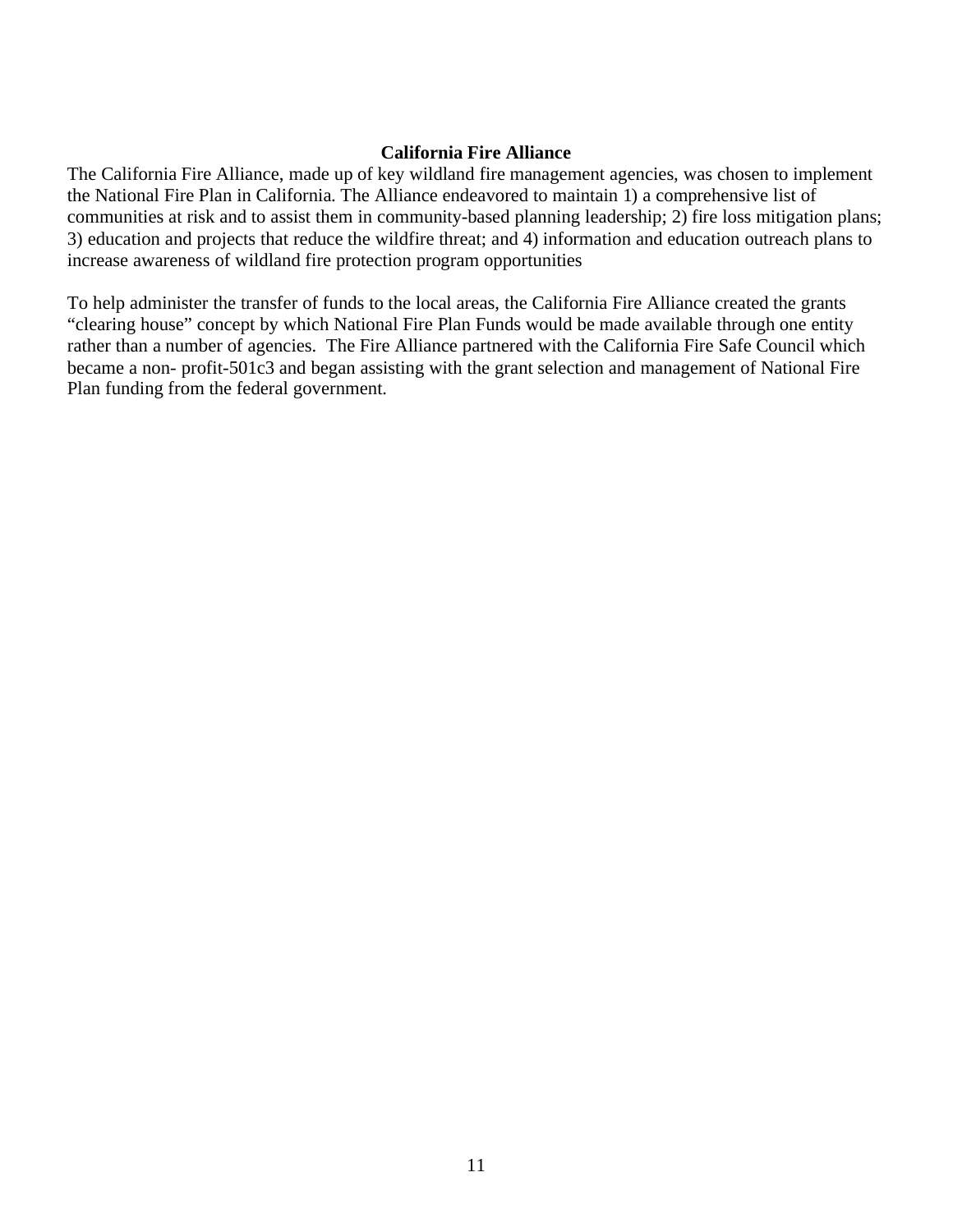# **Community Wildfire Protection Plan**

**(Adapted from "Preparing a Community Wildfire Protection Plan, March 2004)** 

The enactment of the Healthy Forests Restoration Act (HFRA) in 2003 provided the impetus for communities to engage in comprehensive forest planning and prioritization. This landmark legislation includes the first meaningful statutory incentives for the US Forest Service (USFS) and the Bureau of Land Management (BLM) to give consideration to the priorities of local communities as they develop and implement forest management and hazardous fuel reduction projects.

In order for a community to take full advantage of this opportunity, it must first prepare a Community Wildfire Protection Plan (CWPP). Local wildfire protection plans can take a variety of forms, based on the needs of the people and area involved. The CWPP may address issues such as wildfire response, hazard mitigation, community preparedness, or structure protection—or all of the above.

The language in the HFRA provides maximum flexibility for communities to determine the substance and detail of their plans and the procedures they use to develop them. The process of developing a CWPP can help a community clarify and refine its priorities for the protection of life, property, and critical infrastructure in the Wildland Urban Interface (WUI). Completing this document should help at-risk communities establish recommendations and priorities that protect their citizens, homes, and essential infrastructure and resources from the destruction of catastrophic wildfire. It also can lead community members through valuable discussions regarding management options and implications for the surrounding watershed.

### **Communities and the Wildland–Urban Interface**

The wildland–urban interface (WUI) is commonly described as the zone where structures and other human development meet and intermingle with undeveloped wildland or vegetative fuels. This WUI zone poses tremendous risks to life, property, and infrastructure in associated communities and is one of the most dangerous and complicated situations firefighters face. Both the National Fire Plan and the Ten-Year Comprehensive Strategy for Reducing Wildland Fire Risks to Communities and the Environment place a priority on working collaboratively within communities to reduce their risk from large-scale wildfire.

The HFRA builds on existing efforts to restore healthy forest conditions near communities and essential community infrastructure by authorizing expedited environmental assessment, administrative appeals, and legal review for hazardous fuels projects on federal land. The Act emphasizes the need for federal agencies to work collaboratively with communities in developing hazardous fuel reduction projects, and it places priority on treatment areas identified by communities themselves in a CWPP.

### **Role of Community Wildfire Protection Plans**

The HFRA provides communities with a tremendous opportunity to influence where and how federal agencies implement fuel reduction projects on federal lands and how additional federal funds may be distributed for projects on nonfederal lands. A CWPP is the most effective way to take advantage of this opportunity. Local wildfire protection plans can take a variety of forms, based on the needs of those involved in their development. They can be as simple or complex as a community desires. The *minimum requirements* for a CWPP as described in the HFRA are:

**(1) Collaboration:** A CWPP must be collaboratively developed by local and state government representatives, in consultation with federal agencies and other interested parties.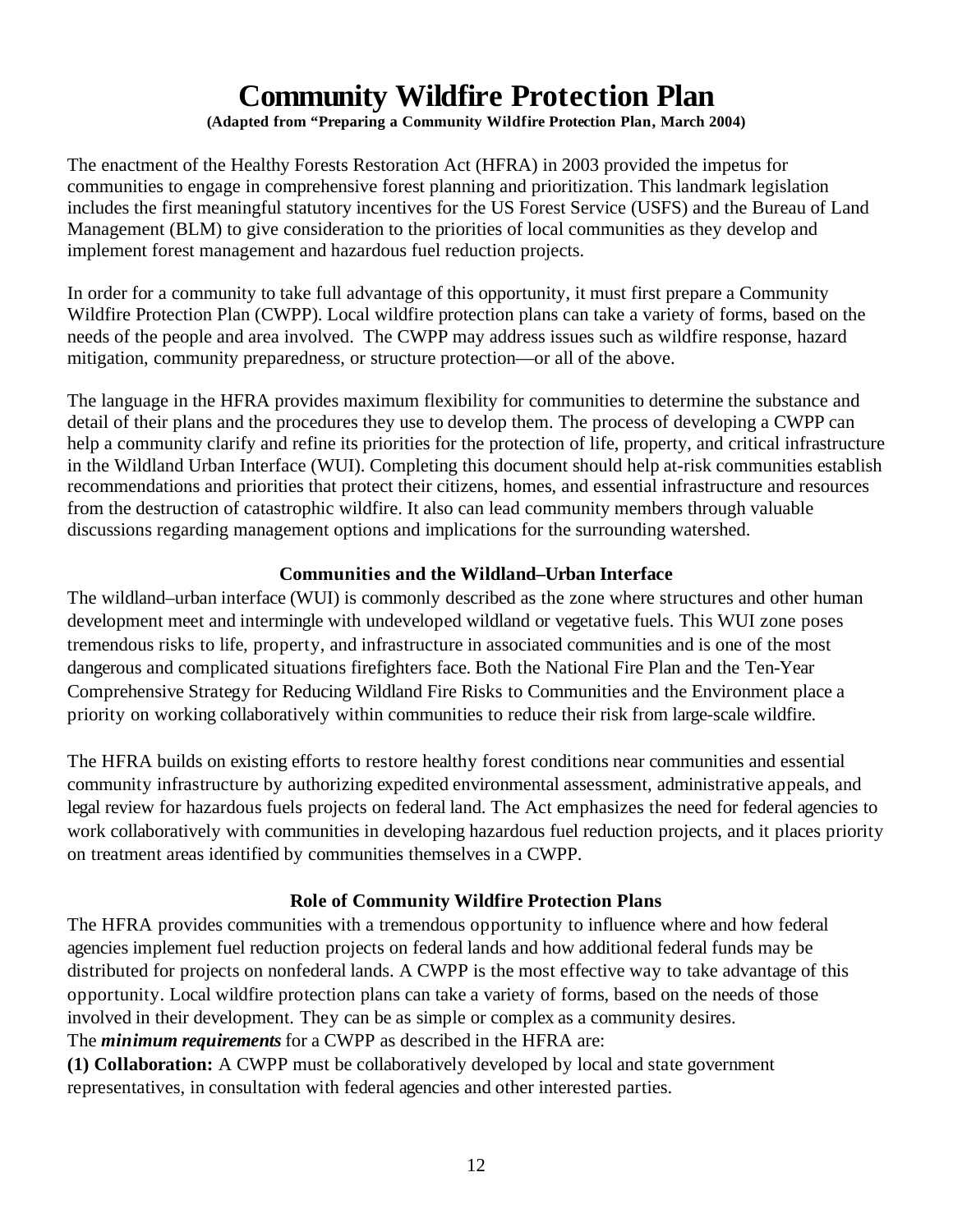**(2) Prioritized Fuel Reduction:** A CWPP must identify and prioritize areas for hazardous fuel reduction treatments and recommend the types and methods of treatment that will protect one or more at-risk communities and essential infrastructure.

**(3) Treatment of Structural Ignitability:** A CWPP must recommend measures that homeowners and communities can take to reduce the ignitability of structures throughout the area addressed by the plan. The HFRA requires that three entities must mutually agree to the final contents of a CWPP:

1) The applicable local government i.e. counties or cities; 2) The local fire department(s) and 3) The state entity responsible for forest management.

In addition, these entities are directed to consult with and involve local representatives of the USFS and BLM and other interested parties or persons in the development of the plan. The process is intended to be open and collaborative, as described in the Ten-Year Strategy, involving local and state officials, federal land managers, and the broad range of interested stakeholders.

### **Benefits to Communities**

In the context of the HFRA, a CWPP offers a variety of benefits to communities at risk from wildland fire. Among those benefits is the opportunity to establish a localized definition and boundary for the wildland– urban interface. In the absence of a CWPP, the HFRA limits the WUI to within 1/2 mile of a community's boundary or within 11/2 miles when mitigating circumstances exist, such as sustained steep slopes or geographic features aiding in creating a fire break. Fuels treatments can occur along evacuation routes regardless of their distance from the community. At least 50 percent of all funds appropriated for projects under the HFRA must be used within the WUI as defined by either a CWPP or by the limited definition provided in the HFRA when no CWPP exists.

In addition to giving communities the flexibility to define their own WUI, the HFRA also gives priority to projects and treatment areas identified in a CWPP by directing federal agencies to give specific consideration to fuel reduction projects that implement those plans. If a federal agency proposes a fuel treatment project in an area addressed by a community plan but identifies a different treatment method, the agency must also evaluate the community's recommendation as part of the project's environmental assessment process.

### **Checklist Summary of the Development of the CWPP**

### Step One: **Convene Decision Makers**

• Form a core team made up of representatives from the appropriate local governments, local fire authority, and state agency responsible for forest management.

### Step Two: **Involve Federal Agencies**

• Identify and engage local representatives of the USFS and BLM. Contact and involve other land management agencies as appropriate.

### Step Three: **Engage Interested Parties**

• Contact/encourage active involvement in plan development from a range of organizations and stakeholders.

### Step Four: **Establish a Community Base Map**

• Work with partners to make a map of the community that defines the community's WUI and displays inhabited areas at risk, forested areas that contain critical human infrastructure, and forest areas at risk for large-scale fire disturbance.

### Step Five: **Develop a Community Risk Assessment**

• Work with partners to develop a community risk assessment that considers fuel hazards; risk of wildfire occurrence; homes, businesses, and essential infrastructure at risk; other community values at risk; and local preparedness capability.• Rate the level of risk for each factor and incorporate into the base map as appropriate.

### Step Six: **Establish Community Priorities and Recommendations**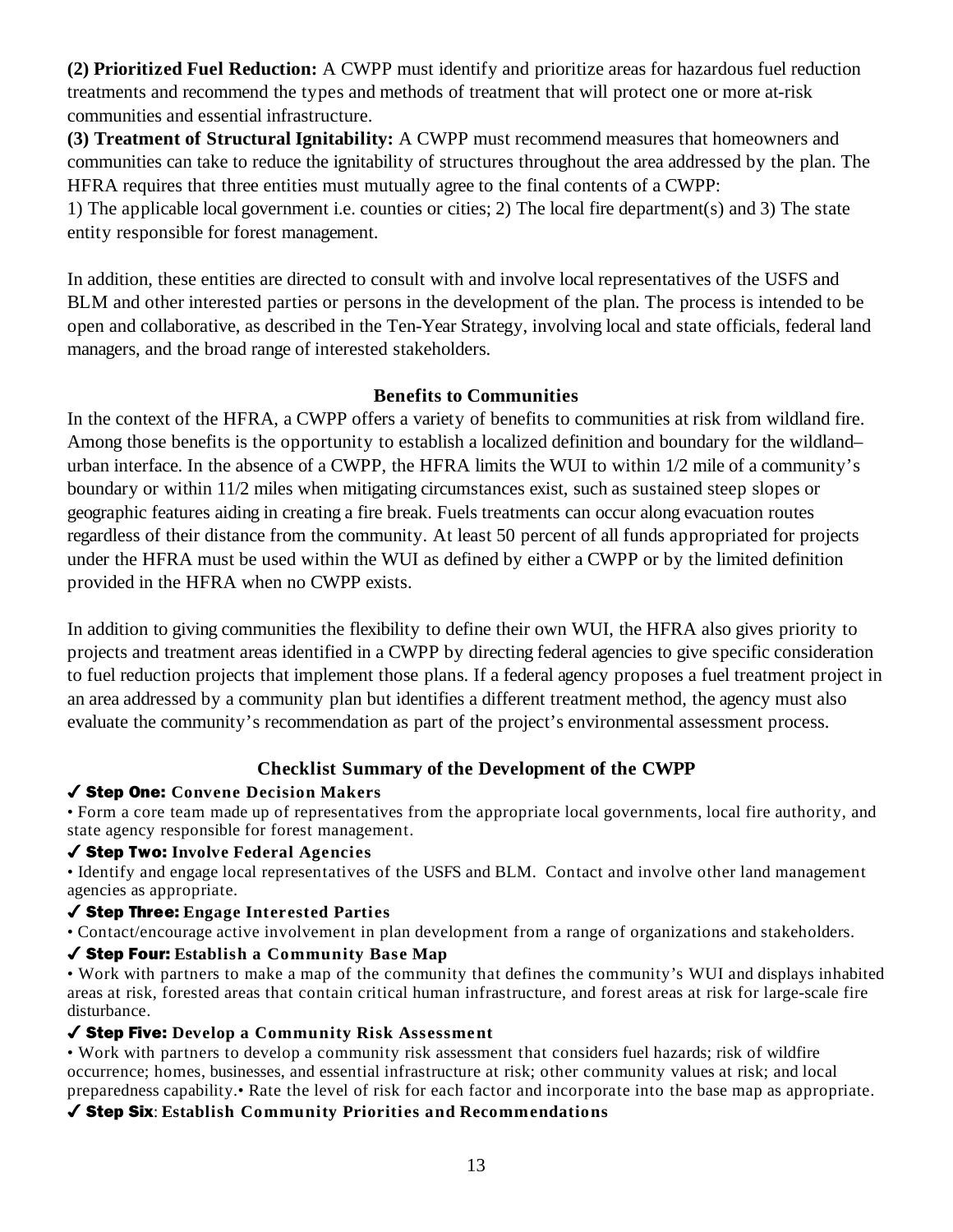• Use the base map and community risk assessment to facilitate a collaborative community discussion that leads to the identification of local priorities for fuel treatment, reducing structural ignitability, and other issues of interest, such as improving fire response capability. Clearly indicate whether priority projects are directly related to protection of communities and essential infrastructure or to reducing wildfire risks to other community values.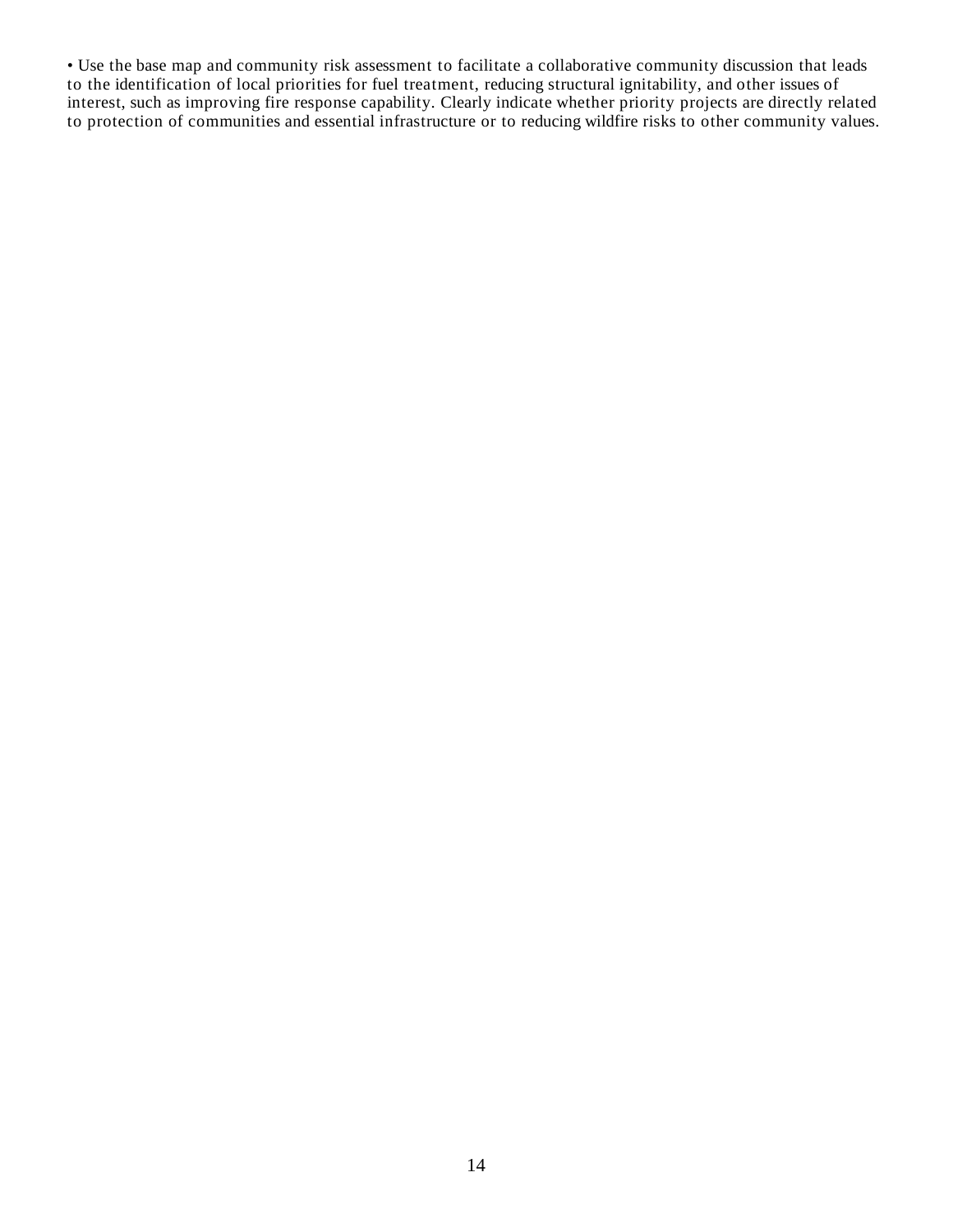# **Terms and Acronyms**

**4291**: California Public Resources Code 4291. Property owners in mountainous areas, forest-covered lands or any land that is covered with flammable material must create at minimum a 100-foot defensible space (or to the property line) around their homes and other structures. The state legislature enacted PRC 4291in January 2005 to improve fire safety and to help prevent catastrophic fires. Under the law, property owners or those who control a property must establish a 30-foot clean zone (or to property line) and a 70-foot reduced fuel zone (or to property line). This does not mean the property must be clear-cut to bare soil. It involves thinning and breaking up the continuity of ladder fuels and large areas filled with contiguous shrubs that can readily transmit fire.

**ALARA:** As low as reasonably achievable (term from Homeland Security)

**BIA**: Bureau of Indian Affairs

**BLM**: Bureau of Land Management

**CEQA:** California Environmental Quality Act

**Chemise: O**ne of the most flammable plants of all vegetation types. Some grows in Northern California, especially on the east slopes of the Coast Range. It is the dominant brush in Southern California and is a driving force for the fires they experience in the brush belt.

**Communities at Risk:** Communities that are at high risk of damage from wildfire (where homes and wildlands intermix) are published in the Federal Register which lists those that are neighboring federal lands. California extensive urban interface extends beyond those just adjacent to Federal lands. There are 1,264 communities currently on the "Communities At Risk List". The California State Forester (CDF Director) has assigned the role of managing the list to the California Fire Alliance (Alliance).

**Crown Fire:** This is the most intense wildfire that advances from top to top of trees or shrubs more or less independent of a surface fire.

**CWPP:** Community Wildfire Protection Plan-A master wildfire management plan for all communities of the county listing proposed future projects.

**Defensible Space:** The area that will help to protect the home and provide a safety zone for the firefighters battling the flames. Clearing all flammable vegetation a minimum of 100 feet (or to your property line) around your home and other structures will provide the greatest chance of survival and is California law.

**DOI:** Department of Interior is the administrative head of all federal lands.

**FMAG:** A Fire Management Assistance Grant that can be obtained through FEMA for a wildland fire that threatens life, requires evacuation, and/or destroys homes or infrastructure. Application is made for an FMAG as soon as the threat is perceived and it can be granted within a few hours. This grant does not require a disaster declaration. The grant covers the cost of fighting the fire including the cost of the EOC, law enforcement and all of the responding agency costs.

**Fire Hazard:** A measure of the likelihood of an area burning and how it burns (example: intensity, speed, embers produced).

**Fuel Breaks:** Wide strips of land on which vegetation has been reduced or removed. These areas can slow, and even stop, the spread of a wildfire as they provide fewer fuels to carry the flames. They also provide firefighters with safe zones to take a stand against a wildfire or retreat from flames if the need arises. Maintenance is a critical issue for fuel breaks.

**FWS:** US Fish and Wildlife Service) **HIZ:** Home Ignition Zone **HR2389:** House of Representative Bill 2389 Country Schools Funding Revitalization Act **ICC:** Incident Command Center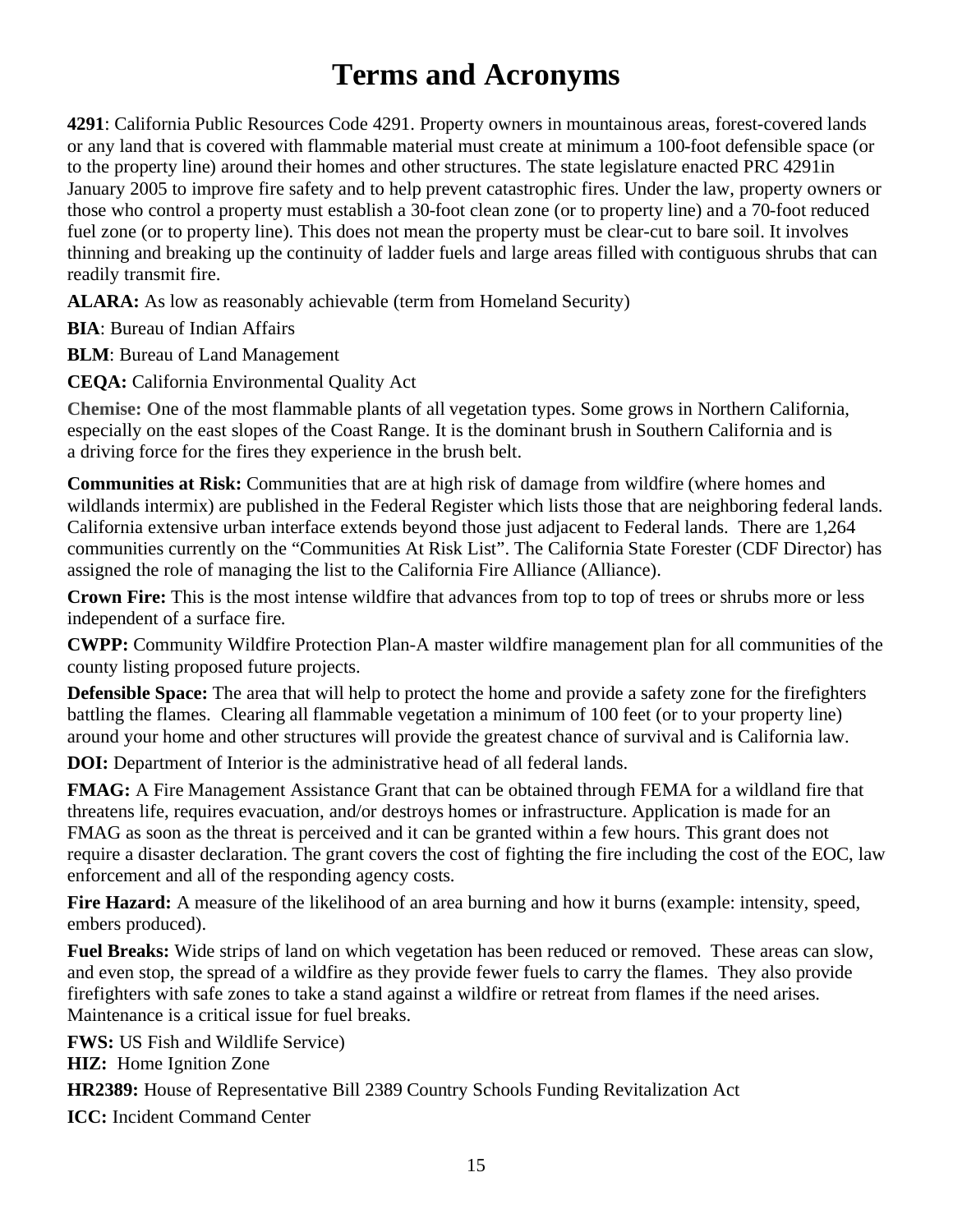**ISO:** Insurance Services Office

**I Zone:** Interface one is where wildlands and residential areas meet and mix.

**LE100:** Property Inspection Sheet for Cal-Fire (formerly PRC4291)

**LRA:** Local Responsibility Area

**NEPA**: National Environmental Protection Agency

**NPS**: National Park Service

**National Wildland /Urban Interface Fire Program:** A national interagency program designed to educate fire professional and the general public about wildland/urban interface and how to protect lives and properties from its effects.

**Prop 40** On March 5, 2002, voters passed Proposition 40 by 56.8 percent, the 2.6 billion dollar "California" Clean Water, Clean Air, Safe Neighborhood Parks, and Coastal Protection Act of 2002" (2002 Resources Bond). The passage of Proposition 40 provided funds for local assistance grants, as provided for in Sections 5096.600 through 5096.683 of the Public Resources Code

**RFA Rural Fire Assistance:** The Rural Fire Assistance grant program is designed to support the fire protection capabilities of rural and volunteer fire departments that typically fight fires near or on Department of the Interior (DOI) lands.

### **SFA State Fire Assistance**

**SNAP:** Special Needs Assistance Program is the organizational structure that was developed to assist individuals with specials needs during an emergency situation in Paradise.

**SOP:** Standard Operating Procedure

**SPAT:** Strategically Placed Area Treatment

- **SRA:** State Responsibility Area
- **WUI Wildland/Urban Interface: (**Often pronounced Woo ee) Any location where a fire can spread from vegetation (wildland fuels) to buildings (urban fuels) resulting in multiple house fires that overwhelm fire protection. Can also be stated as an area in which a wildfire directly influences with flames and firebrands the potential ignition of the structures within that area. It is also commonly described as the zone where structures and other human development meet and intermingle with undeveloped wildland or vegetative fuels.

# **Appendix**

**The following pages provide copies of some of the lists/charts/brochures developed by or with the input of the Paradise Fire Safe Council.**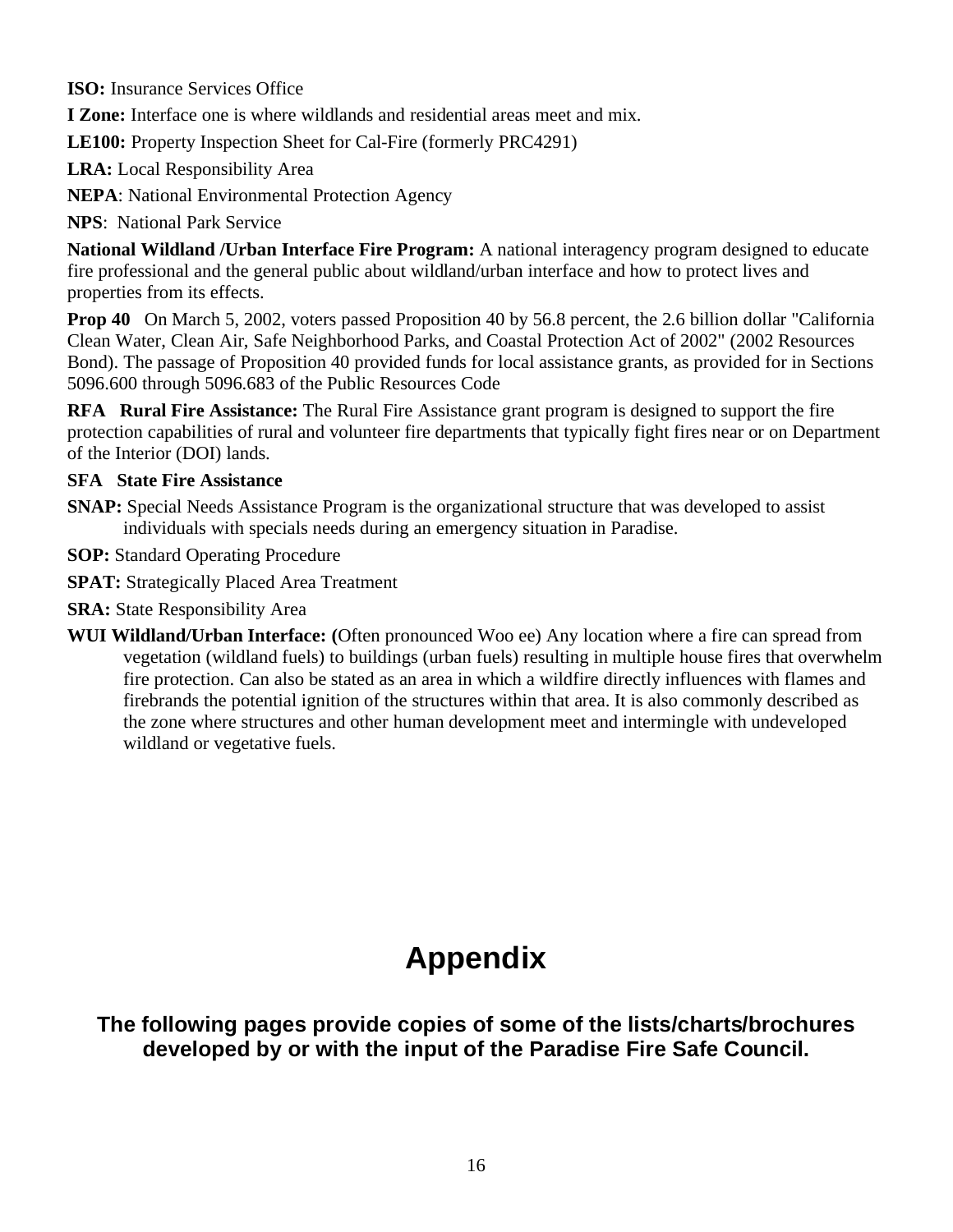# Wildfire Defensible Space and Readiness Checklist (Draft)

Location: \_\_\_\_\_\_\_\_\_\_\_\_\_\_\_\_\_\_\_\_\_\_\_\_\_\_\_\_\_\_\_ Owner:

Date: \_\_\_\_\_\_\_\_\_\_\_\_\_\_\_\_\_\_\_\_\_\_\_\_\_\_\_\_\_ Inspected by:

|                                                                                        | Y | <b>N</b> | <b>Recommendation</b>                                                  |
|----------------------------------------------------------------------------------------|---|----------|------------------------------------------------------------------------|
| <b>A</b> - Property Access                                                             |   |          |                                                                        |
| 1-Address posted with 3" numbers, 3/8" stroke, on contrasting background               |   |          | *Available from local Fire Company, or home<br>improvement center      |
| 2-Driveway free of obstructions, at least 12' wide                                     |   |          |                                                                        |
| 3-Driveway under 15% grade. If over 15%, proper surface on driveway                    |   |          |                                                                        |
| 4-Fire engine can turn around in property or street                                    |   |          |                                                                        |
| B - Landscaping and Vegetation (Fuel, Weather, Topography)                             |   |          |                                                                        |
| 1-Dry grass, needles, leaves and brush are 10' away from structure(s) 14CCR 1299(b)    |   |          | *Mulch or gravel, keep this area clean                                 |
| 2-Flammable vegetation is at least 30' from structure(s) PRC 4291(a); 14CCR 1299(a)(1) |   |          | *Use Fire Resistive Vegetation in the Lean<br>Clean and Green Zone 30' |
| 3-Wood is stacked at least 30' from structure(s) 14CCR 1299(D)                         |   |          |                                                                        |
| 4-Trees around structure(s) have been cleared of ladder fuels PRC 4291(a)              |   |          | *Limb trees to 12' off the ground or to 1/3 of<br>their total height   |
| 5-Fuels have been removed at least 100' from structure(s) PRC4291(b); 14CCR1299(a)(2)  |   |          |                                                                        |
| 6-Tree limbs are at least 10' from chimney/stovepipe PRC 4291(c)                       |   |          |                                                                        |
| 7-Dry grass and brush is cleared 10' around and under LPG tank(s) PRC 4291             |   |          |                                                                        |
| C - Structure(s) (Guidelines for New Construction)                                     |   |          |                                                                        |
| 1-Roof is constructed of fire resistive material                                       |   |          | *Metal, tile, or composition shingles                                  |
| 2-Siding is constructed of fire resistive material                                     |   |          | *Vinyl, metal or cement fiber siding                                   |
| 3-Windows are dual or triple pane.                                                     |   |          |                                                                        |
| 4-Large windows have energy efficient glass to reflect heat                            |   |          |                                                                        |
| 5-Eaves are enclosed                                                                   |   |          |                                                                        |
| 6-Attic vents and chimneys are screened or otherwise protected                         |   |          |                                                                        |
| <b>7</b> -Gutters are covered and/or clear of flammable material PRC 4291(e)           |   |          |                                                                        |
| 8-Wood decks are enclosed below or clear of flammable material                         |   |          |                                                                        |
| D - Miscellaneous Items (Personal and Family Readiness)                                |   |          |                                                                        |
| 1-Hydrant or other water supply is nearby, marked and available                        |   |          |                                                                        |
| 2-An emergency generator is available                                                  |   |          |                                                                        |
| 3-Radio scanner in home, access to local radio/website                                 |   |          |                                                                        |
| 4-Personal and family evacuation plan                                                  |   |          |                                                                        |

### *Comments/Suggested Improvements*

| Item Ref. |  |
|-----------|--|
|           |  |
|           |  |
|           |  |
|           |  |
|           |  |
|           |  |
|           |  |
|           |  |

For questions or clarifications contact your local fire department: Paradise Fire Department (530) 872- 6264



| Butte County Fire Department/CAL FIRE<br>7888 | $(530) 538 -$ |
|-----------------------------------------------|---------------|
| Oroville Fire Department<br>2480              | $(530) 538 -$ |
| Chico Fire Department<br>4900                 | $(530) 897 -$ |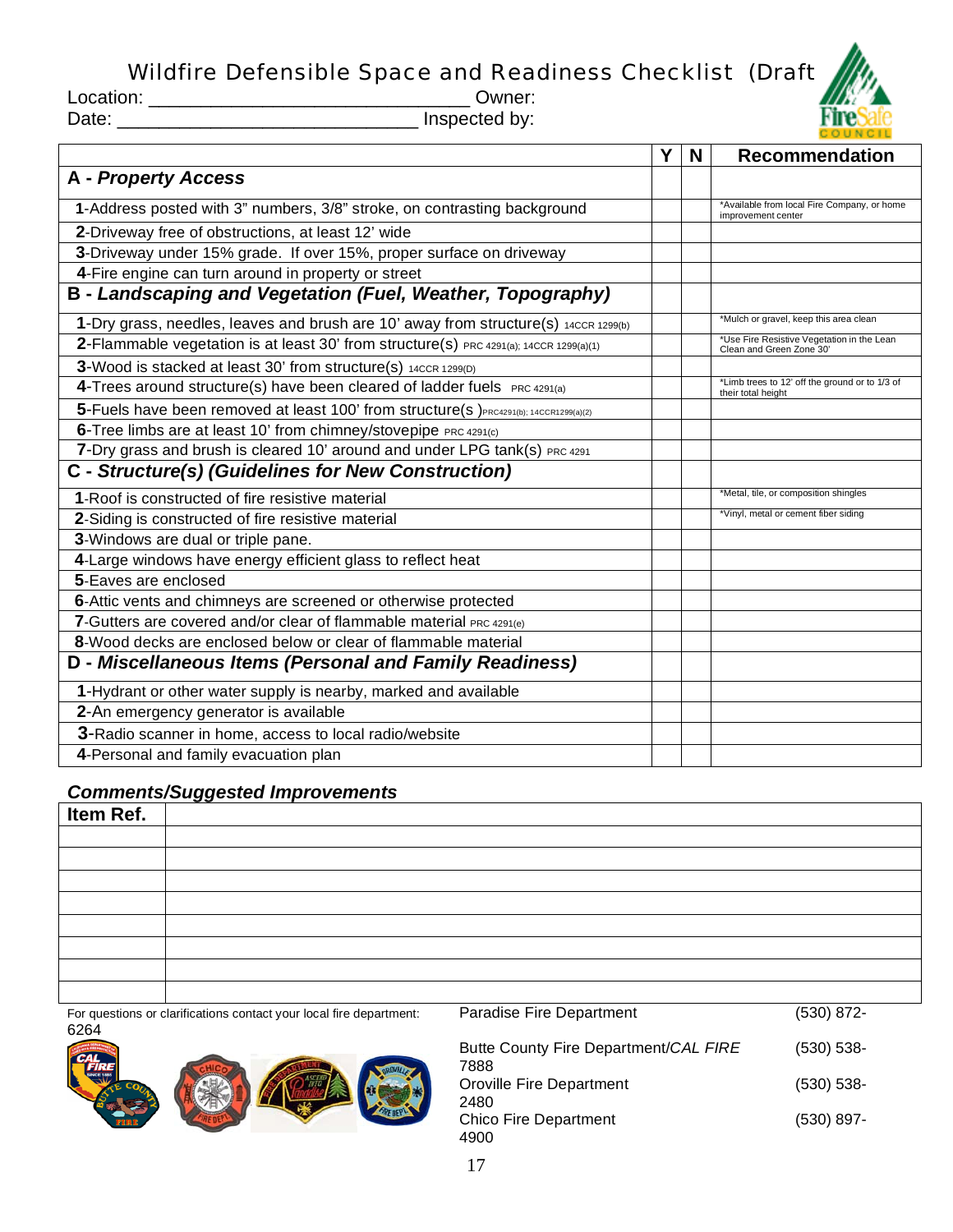# **WILDFIRE DEFENSIBLE SPACE AND READINESS CHECKLIST**



### **Homeowner's Self-Assessment**

| $\boldsymbol{A}$ . | <b>Property Access</b>                                                                                                  | Y <sub>1</sub> | ${\bf N}$ |
|--------------------|-------------------------------------------------------------------------------------------------------------------------|----------------|-----------|
| 1.                 | Mailbox and/or house are clearly marked with street address using 3" high reflective numbers and letters.               |                |           |
| 2.                 | Driveway is at least 12 ft. wide with 15 ft. vertical clearance for emergency vehicles, and is free of<br>obstructions. |                |           |
| 3.                 | If there is a gate, it is 2 ft. wider than the drive, opens inward, and has a key/code box if normally kept             |                |           |
|                    | locked.                                                                                                                 |                |           |
| 4.                 | Fire engine can turn around on property or in the street.                                                               |                |           |
| $\mathbf{B}$ .     | <b>Landscaping and Vegetation</b>                                                                                       |                |           |
| 1.                 | All dry grass, needles and leaves are kept cleared at least a distance of 10 ft. from any structure.                    |                |           |
| 2.                 | From all structures the majority of native brush is cut and removed for a distance of one hundred (100) ft, or          |                |           |
|                    | the property line as the terrain allows.                                                                                |                |           |
| 3.                 | Some native brush may remain, provided the nearest branches of individual or small grouping of plants are at            |                |           |
|                    | least 10 ft. apart.                                                                                                     |                |           |
| 4.                 | The canopy of trees within the 100 ft. of defensible space, are raised 10 ft. from the ground or 1/3 of the tree.       |                |           |
| 5.                 | Remove any portion of a tree that is dead and extends over a structure.                                                 |                |           |
| $\mathcal{C}$ .    | Structure(s)                                                                                                            |                |           |
| 1.                 | Roof is constructed of fire resistive material, and is kept free of accumulations of leaves and pine needles.           |                |           |
| 2.                 | Siding is constructed of fire resistive material.                                                                       |                |           |
| 3.                 | Structures constructed of wood siding are well painted with quality latex paint.                                        |                |           |
| 4.                 | Windows are dual pane with energy efficient glass to reflect heat.                                                      |                |           |
| 5.                 | Eaves are enclosed with a fire resistive material.                                                                      |                |           |
| 6.                 | Attic vents and chimneys are screened (maximum 1/8 "screen) or otherwise protected.                                     |                |           |
| 7.                 | Gutters are covered and/or clear of pine needles, leaves and any other debris.                                          |                |           |
| 8.                 | Decks are enclosed or protected with fire resistant material and kept clear of flammable materials.                     |                |           |
| 9.                 | Remove that portion of any tree that extends within 10 ft. of any stovepipe or chimney.                                 |                |           |
| 10.                | Compost and wood piles are kept a minimum of 30 ft. from any structure                                                  |                |           |
| $\boldsymbol{D}$ . | <b>Liquid Propane Tanks</b>                                                                                             |                |           |
| 1.                 | Immediately around and under the tank provide total clearance to the soil for a distance of not less than 5 ft.         |                |           |
| 2.                 | The remaining distance shall be maintained, grass is cut to three inches in height for a distance of 10 ft.             |                |           |
| 3.                 | All other flammable vegetative growth or combustible debris should be removed for at least 10 ft, so it is not          |                |           |
|                    | over-hanging or covering the tank.                                                                                      |                |           |
| E.                 | <b>Miscellaneous Items (Personal and Family Readiness)</b>                                                              |                |           |
| 1.                 | Hydrant or other water supply is nearby, marked and available.                                                          |                |           |
| 2.                 | An emergency generator is available.                                                                                    |                |           |
| 3.                 | Know how to shut off gas at meter or propane tank.                                                                      |                |           |
| 3.                 | Own an Emergency Scanner and/or access the Town of Paradise Highway Advisory System, 1500 AM radio.                     |                |           |
| 4.                 | Outbuildings are equipped with accessible rakes, shovels, ladders, water buckets and hose.                              |                |           |
| 5.                 | Know the community evacuation plan; prepare and practice an individual/family plan.                                     |                |           |

This checklist is provided to you as a tool to evaluate your Wildfire defensible space readiness. For questions and clarifications contact the local Fire Departments or Fire Safe Councils.

Paradise Fire Safe Council (530) 872-6264 paradisefirecouncil @yahoo.com<br>On the Web: buttefiresafe.org/paradisefsc.php<br>Paradise Fire Department (530) 872-6264 On the Web: buttefiresafe.org/paradisefsc.php<br>CAL FIRE Butte County (530) 538-7888

Butte County Fire Safe Council (530) 877-0984 July 5, 2008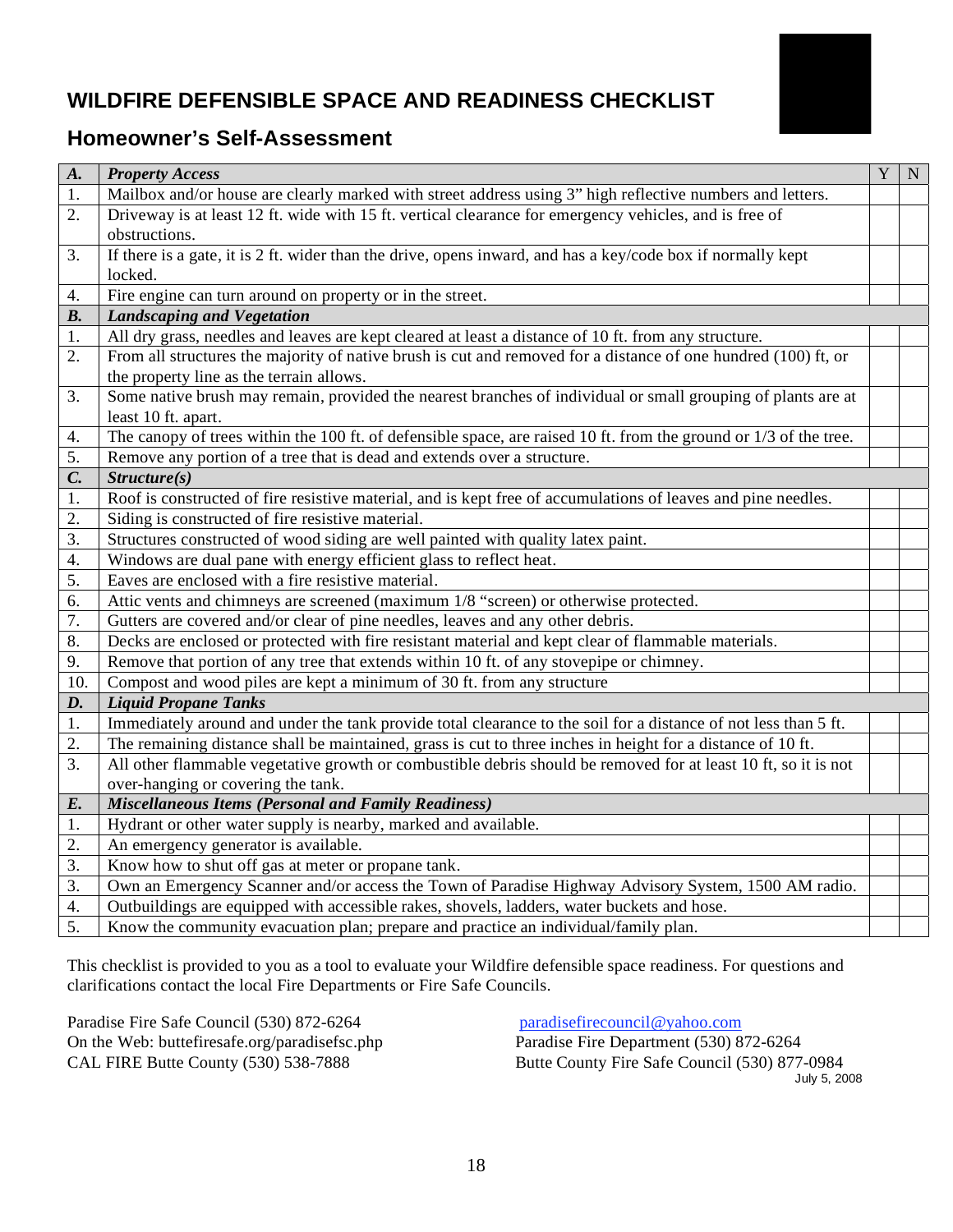# **Paradise Shaded Fuel Break Projects Property Owner Frequently Asked Questions**

**1. Can I be there when the work is done?**  *Yes.* 



**2. Can I save my special plant(s) on my property?** 

*Yes, the contractor and you can review your property together and mark any plants that you want to save.* 

**3. Do I have to do anything while they work?**  *No.* 

### **4. What if someone else (like a neighbor) does not do his property?**

*The owners of vacant properties are required to comply with hazard abatement regulations. The Fire Department can now enforce the clearance of property to 100 feet of structures or the property line. If the property owner does not comply they can be issued a citation. If you are aware that a property is a wildfire hazard, you may call the Paradise Fire Department for an inspection of the property. However, a property owner cannot be compelled to participate in the Paradise Fuel Reduction Projects, participation is entirely voluntary.* 

### **5. How do they get rid of all the cut material?**

*When possible, the cut material will be gathered and piled near a roadway for chipping. The chipper will chop the material and project the chips back onto the forest floor. If the ground is not too steep or rocky, a masticator will "chew" up the brush and debris and leave it on the soil. Otherwise, piles of cut material will be stacked for burning when fire conditions are acceptable.* 

#### **6. Are they going to contact me?**

*The contractor will contact each homeowner 24 or 48 hours in advance in person or by telephone. If the homeowner is not home the contractor will leave a message on how he can be contacted. You and the contractor can resolve any questions you might have. The contractor should talk with you at least twice to let you know who he is and when the project is expected to begin and be at your property.* 

#### **7. Will they cut everything?**

*No. The contractor is following work as designated in the project contract. This contract specifies such things as horizontal/vertical clearance and what types of flora to clear or not clear. Native species such as Dogwood and California Nutmeg are not cleared. You also have input into the clearing of your property.* 

### **8. How long will it take?**

*Typically the time required for a fuel reduction project is 45 to 120 days depending on the size of the project. The time is from when the contractor starts on the first property until the project is completed. In some cases, the burning of piles might take place after the project is completed due to fire risk.* 

#### **9. Will the cutting cause erosion on my property?**

*No. There is minimal disruption of soil. All stumps are left in place; nothing is scraped or dug out.* 

#### **10. Will they come back next year?**

*No. The only instance would be if the contractor would have to return to burn the piles at a later date. The contractor will not return to maintain or cut new growth.* 

### **11. What effect does the fuel reduction have on wildlife?**

 *The contractor will leave specific flora for wildlife habitat. Fuel Reduction is not the stripping or removal of all wildlife habitat of the area, just a corridor approximately 100 feet wide where underbrush has been cleared and trees have been limbed up. Often this cleared area provides for a better environment for wildlife living and your viewing.* 

### **12. What is my participation in the Paradise Fuel Reduction Program?**

*Grant monies were secured to complete the fuel reduction around the perimeter of Paradise to mitigate wildfire risk. As a property owner you are responsible for fuel reduction for the first 100 feet (or to your property line). The Paradise Fuel Reduction Project will clear and complete fuel reduction on your property beyond that 100 feet. However, the year to year fuel reduction maintenance of the entire fuel break area on your property is your responsibility as the property owner.* 

*paradisefirecouncil@yahoo.com July 5, 2008*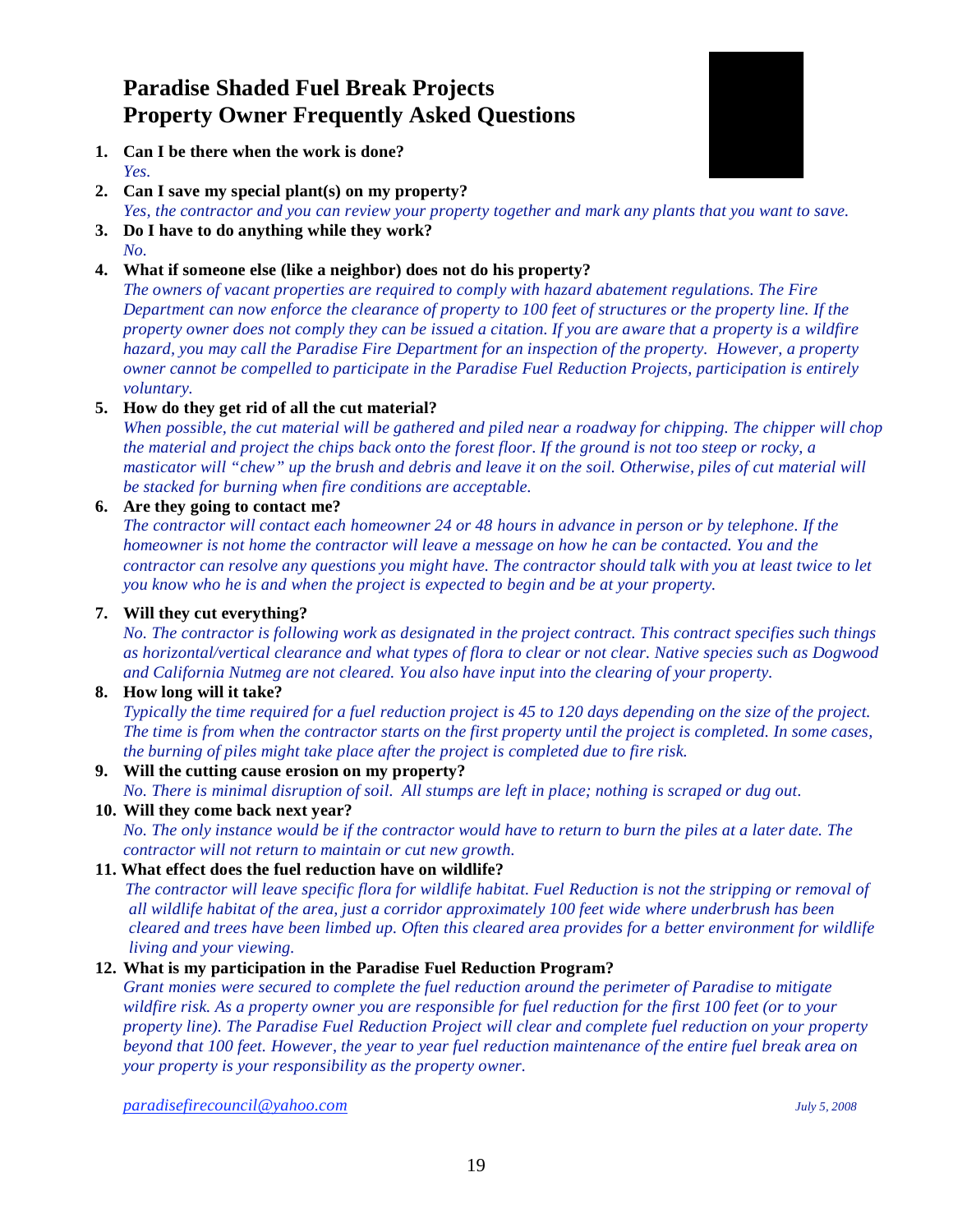# **Family Emergency Evacuation Plan**

| <b>Immediate Threat</b><br><b>Evacuation</b><br><b>5 Minutes To</b>                                       | <b>Immediate Threat</b><br><b>Evacuation</b><br>15 to 30 Minutes                                                                                             | <b>Precautionary</b><br><b>Evacuation</b><br><b>2 or More Hours</b>                                                                  | <b>Pre Fire Season</b><br><b>Annual Preparation</b>                                                    |
|-----------------------------------------------------------------------------------------------------------|--------------------------------------------------------------------------------------------------------------------------------------------------------------|--------------------------------------------------------------------------------------------------------------------------------------|--------------------------------------------------------------------------------------------------------|
| <b>Evacuate</b>                                                                                           | to Evacuate                                                                                                                                                  | to Evacuate                                                                                                                          | <b>November to May</b>                                                                                 |
| <b>Purse/Credit Cards</b><br>Checkbook/ Cash/All<br>Car, Boat & RV Keys/<br>Safe Deposit Keys             | All Photos Albums<br>Family<br>Photos/Videos                                                                                                                 | Clean up little<br>things i.e. leaves by<br>structure flammable<br>material on deck                                                  | List items to be removed<br>during evacuation<br>1. Immediate Threat<br>2. Precautionary               |
| Pets, Pet Crates. Pet<br>Leashes, Pet Food                                                                | Items from Safe<br>Passports/Insurance                                                                                                                       | Irreplaceable Art<br>&Craft Work i.e.<br>quilts, heirlooms,                                                                          | Make copies of important<br>papers for storage in<br>Safe Deposit Box/Fire<br>Safe Box                 |
| Medication and<br>Prescriptions                                                                           | Computer files on<br>CD's                                                                                                                                    | Computers                                                                                                                            | <b>Create Financial Binder</b>                                                                         |
| Eye & Reading<br><b>Glasses/ Hearing Aids</b>                                                             | Digital Camera with<br>extra batteries and<br>charge unit                                                                                                    | Recipes/Recipe<br>Book Grandma &<br>Mom's Recipes                                                                                    | Take pictures of each<br>room for insurance<br>purposes.                                               |
| <b>Cell Phone Blackberry</b><br>Palm Pilot (PDA)<br><b>Battery and Cell Phone</b><br>Chargers             | <b>Important Papers</b><br><b>Financial Binders</b><br><b>Birth Certificate</b><br><b>Social Security Card</b><br><b>Insurance Paper</b><br>Car Registration | Hook up Boat<br><b>Trailer</b><br>Move extra cars<br>Boats/RV's to Safe<br>Areas Holiday,<br>Safeway, Kmart or<br><b>Church Lots</b> | Store CD"s and other<br>electronic media at a<br>location away from home                               |
| Multiple day of clothing<br>including sturdy<br>walking shoes or boots                                    | Take flammable off<br>porches i.e. mats,<br>plastic furniture,<br>shade items, flags                                                                         | <b>High Priority Hobby</b><br>Items Sewing<br>Machine, quilting<br>material, tools                                                   | Develop a Virtual<br>Meeting Place where all<br>family members can<br>make contact.                    |
| <b>Planning Calendar</b><br>Phone/Christmas Lists,<br><b>Address Book</b><br><b>Bills/Payment Coupons</b> | High Value Items<br>such as Jewelry,<br>Priceless vase,<br>Collections                                                                                       | <b>High Priority</b><br>Memorabilia                                                                                                  | Create 100 feet or more<br>of Defensible Space                                                         |
| Laptop                                                                                                    |                                                                                                                                                              | <b>Tools</b>                                                                                                                         | Check building<br>construction for places<br>where embers heat or<br>flames will threaten your<br>home |
|                                                                                                           |                                                                                                                                                              |                                                                                                                                      |                                                                                                        |